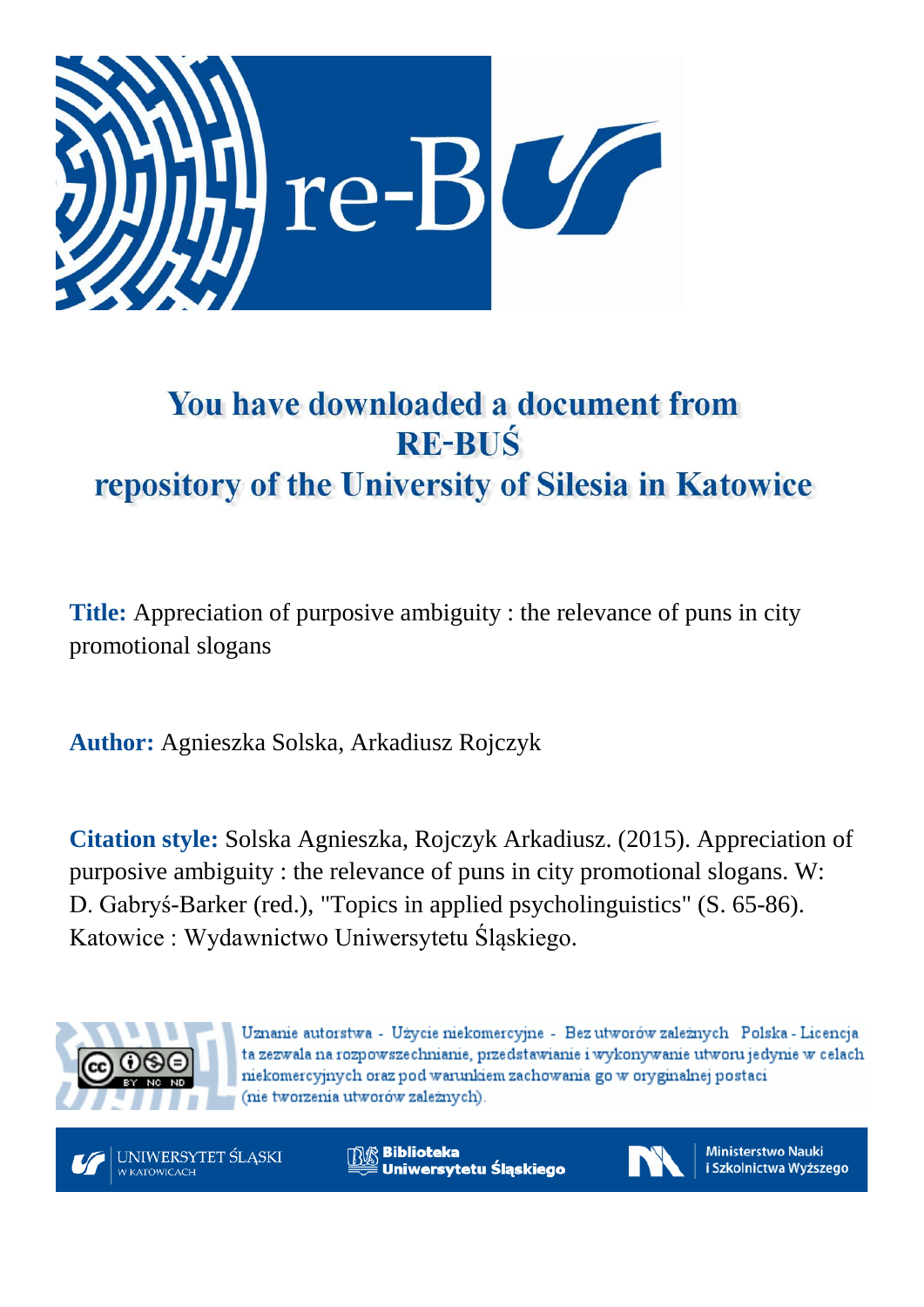Agnieszka Solska, Arkadiusz Rojczyk

# **Appreciation of purposive ambiguity: The relevance of puns in city promotional slogans**

**Abstract:** The chapter reports on an empirical study involving 61 native speakers of Polish conducted to establish to what extent the presence or absence of a pun in a city promotional slogan affects the audience's perception of the slogan's appeal. The findings that emerged were used to test the predictions that follow from Sperber and Wilson's (1986/1995) relevance-theoretic model of utterance comprehension, namely that utterances may be judged as more or less appealing depending on the extent to which they meet or fall short of the interpreters' expectations of relevance. The results confirmed the observations that puns constitute an important factor affecting the appeal of a city slogan. They also demonstrated the explanatory powers of the relevancetheoretic tools in predicting pun-related phenomena.

**Key words:** ambiguity, puns, Relevance Theory, city promotional slogans

# **1. Introduction**

Slogans promoting territorial units such as countries, regions or cities have become an important part of the linguistic landscapes we live in. They appear on banners and billboards, they accompany press advertisements and TV commercials; they get integrated into city and country logos. Like no other kind of discourse city they get evaluated on a regular basis, not only by marketing agencies but also by members of the general public who feel compelled to share their thoughts on selected taglines and sobriquets. Whether encapsulating some aspect of the place they promote (*Windy City, Cottonopolis*), whether expressing an invitation to visit (*Go Goa*), many of these taglines exploit puns, in other words they are carefully worded to evoke more than one meaning of a single expression. For instance, in (1) the phrase *turned on* can be interpreted as 'buzzing with activity' but the sexual innuendo is hard to ignore. In the Copenhagen logotype in Figure 1 the letters spelling the word *open* first form a fragment of the city's name, then reappear as the full fledged adjective.

(1) Atlantic City – Always **Turned On**.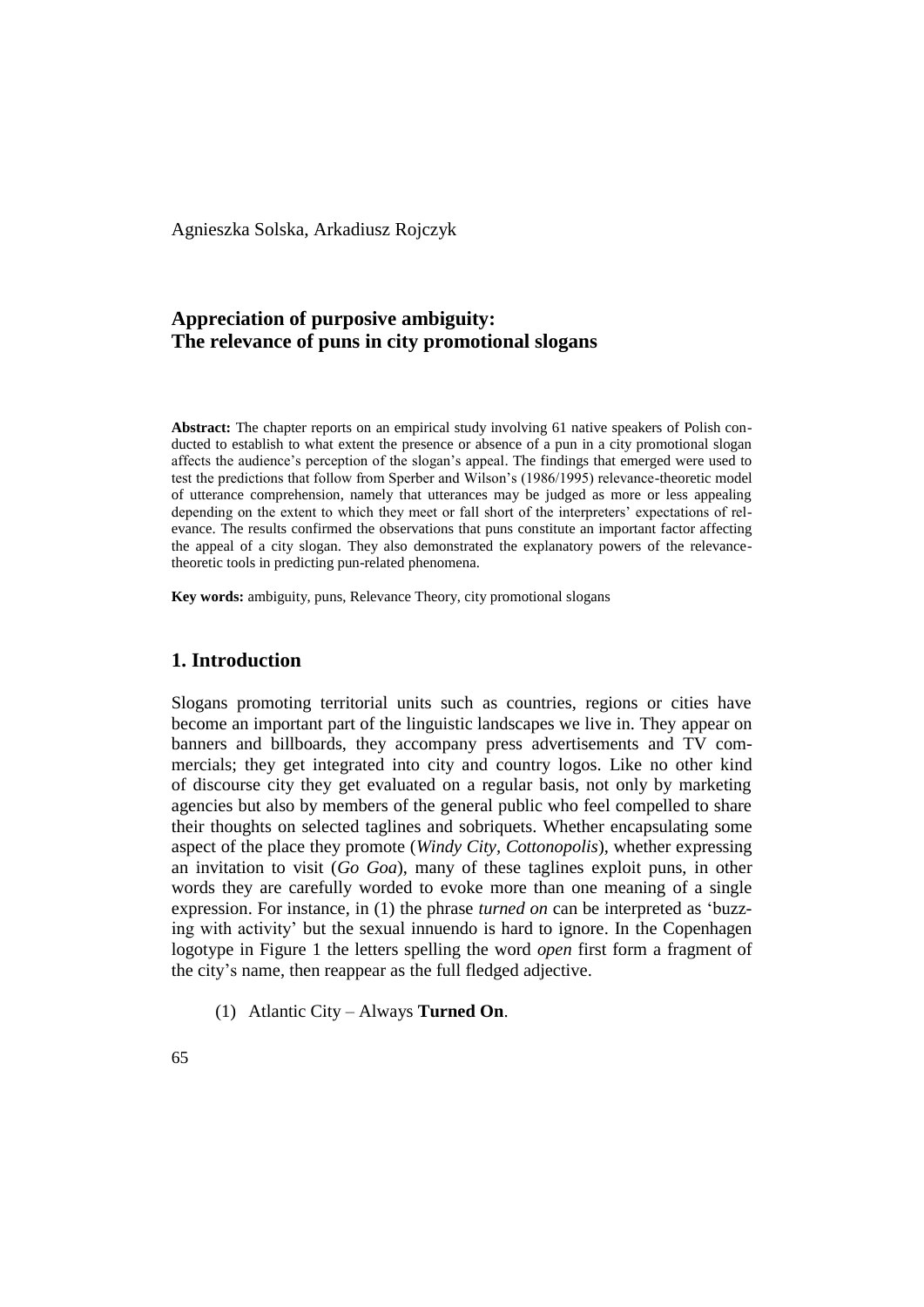

**Figure 1:** Copenhagen logotype Source: [www.visitdenmark.com\)](http://www.visitdenmark.com/)

Puns like these make a fascinating object of study. Exploiting deliberately used ambiguities, they are of interest to scholars trying to gain insight into how humans produce and comprehend language. Stirring up strong emotions in the audience, they also attract the attention of researchers studying how people react to language. Their existence, widespread use, the passionate response they evoke, invite a whole host of questions. To what extent does the presence or absence of a pun affect the appeal a slogan may have for its comprehender? Does a slogan's appeal depend on the type of pun used? Are comprehenders even aware that a specific slogan owes its effect to the use of a pun? Can existing models of utterance comprehension account for this effect? If so, can their predictions regarding puns be empirically tested?

The present paper reports on an empirical study conducted to address these issues. Twenty four Polish city slogans, among them sixteen punning ones, have been presented to 61 native speakers of Polish, with a view to examining their appreciation for the puns used. The findings that emerged were used to test the predictions that follow from Sperber and Wilson's (1986/1995) relevancetheoretic model of utterance comprehension, namely that utterances may be judged as more or less appealing depending on the extent to which they meet or fall short of the interpreters' expectations of relevance.

The structure of the paper is as follows: section 2 provides a brief description about city promotional slogans and the rhetorical devices they employ. It also presents the first research question. Section 3 introduces selected dichotomies applicable to puns, describes the types of puns which were used in the study and presents the second research question. Section 4 outlines the theoretical model whose predictions the study was to test. Section 5 describes the research method we applied, introduces the research material and presents the analysis of the results. Section 6 contains a discussion of the findings obtained in the study carried out in the light of the predictions following from the relevance-theoretic model. Finally, section 7 presents the conclusions emerging from the study.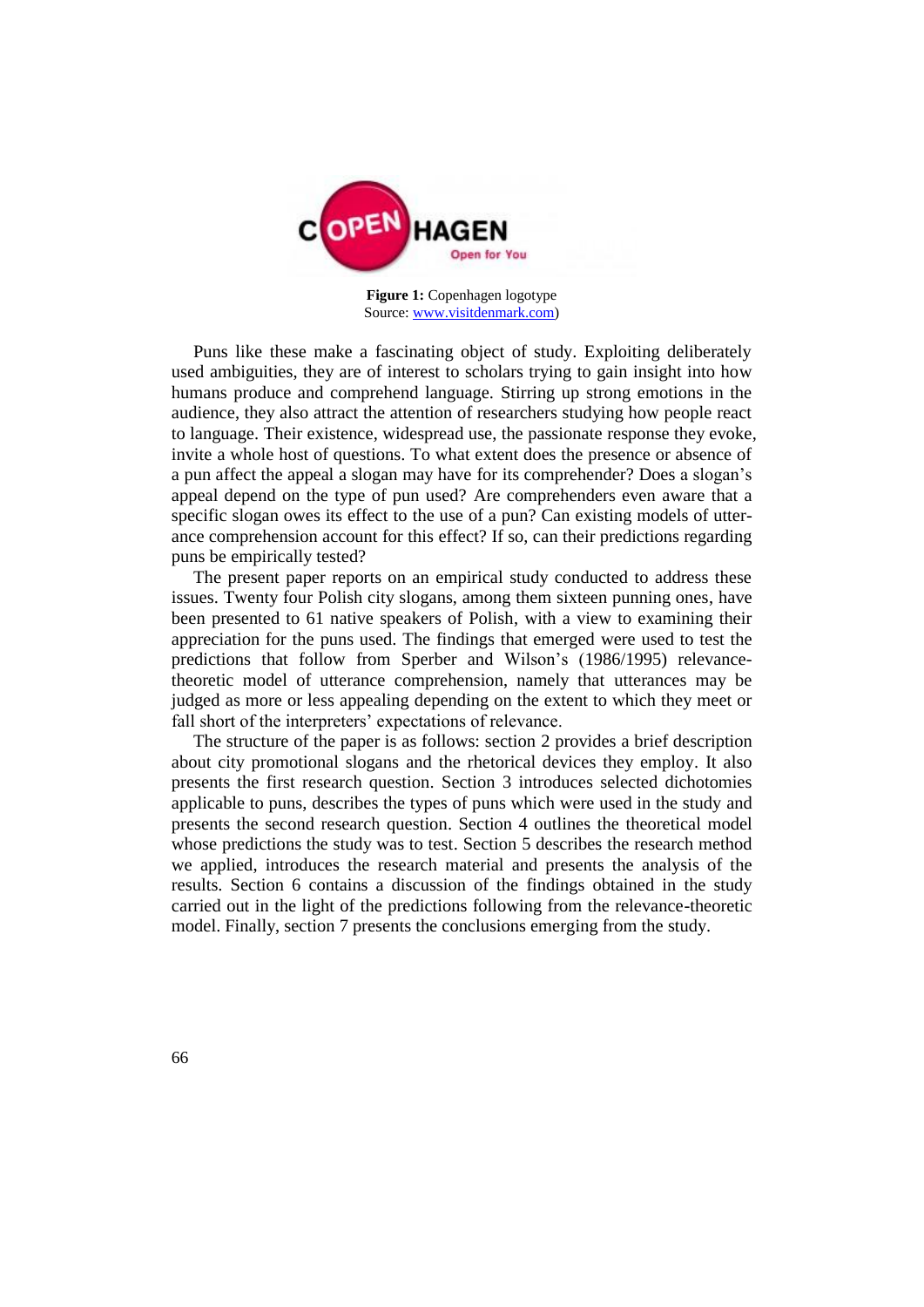#### **2. Slogans promoting territorial units**

In this paper the term 'promotional slogans' will be used somewhat loosely to refer not only to taglines and bynames created to promote specific territorial units (e.g. *Be Berlin*) but also to unofficial catchphrases and monikers many places have (e.g. *Hotlanta*).

The official slogans are essentially a form of advertising. Their purpose is to attract the attention of the audience and to establish or maintain a positive image of the location in their minds. Most of them are created by professional copywriters employed by chambers of commerce, tourism boards or city councils hoping to forge identities for their regions, to attract tourists and investors or to increase place attachment in the residents. Sometimes they emerge as winning entries of contests announced by some official agency such as the motto of Reno in Nevada: *The Biggest Little City in the World*, which first appeared on the landmark Reno Arch in 1929. Such slogans are treated as commodities: they are commissioned, used to establish a city brand and replaced to fit the new image of the region. By contrast, unofficial slogans develop 'organically' with language users spontaneously summing up the qualities of specific places in a few well chosen words. For instance, Rome has been referred to as *The Eternal City* for centuries while the term *Sin City* has been applied by the general public to several places notorious for catering to various human vices (e.g. Las Vegas in Nevada or Macau in China). These slogans, too, have the power to create a lasting image, which however is not always positive. For instance, the derisive *Tackyoma* (emphasizing the idea of 'tackiness') or the sarcastic *Spokan't* (hinting at the inhabitants' inaptitude?) are unlikely to ever become part of a marketing strategy for the Washington State cities of Tacoma and Spokane.

The range of rhetorical and other devices professional and amateur creators of slogans employ is vast. Some mottoes and monikers make use of alliterations: the town of Lodi in California presents itself as *Livable, Lovable Lodi*. Many employ parallelisms: Dallas in Texas invites the addressee to *Live Large. Think Big.* Some contain rhymes: Happy in Texas is *The Town Without a Frown*. Some allude to other well known slogans: the aliases for Manhattan in Kansas (*The Little Apple*), Minneapolis in Minnesota (*The Mini Apple*) and Honolulu in Hawaii (*The Big Pineapple*) all capitalize on the popularity of *The Big Apple*, the well-known nickname of New York City. Many taglines contain idioms or set phrases. Thus Newark in New Jersey is a city *On A Roll* and the Canadian city of Thunder Bay is *Superior By Nature.* The Reno slogan (*The Biggest Little City in the World*) owes its effect to an oxymoron, a figure of speech which is relatively rarely used unlike the much more popular metaphor. Thus New York is also *A City that Never Sleeps* while Hershey, home to the largest chocolate manufacturer in the United States, is *The Sweetest Town In The World*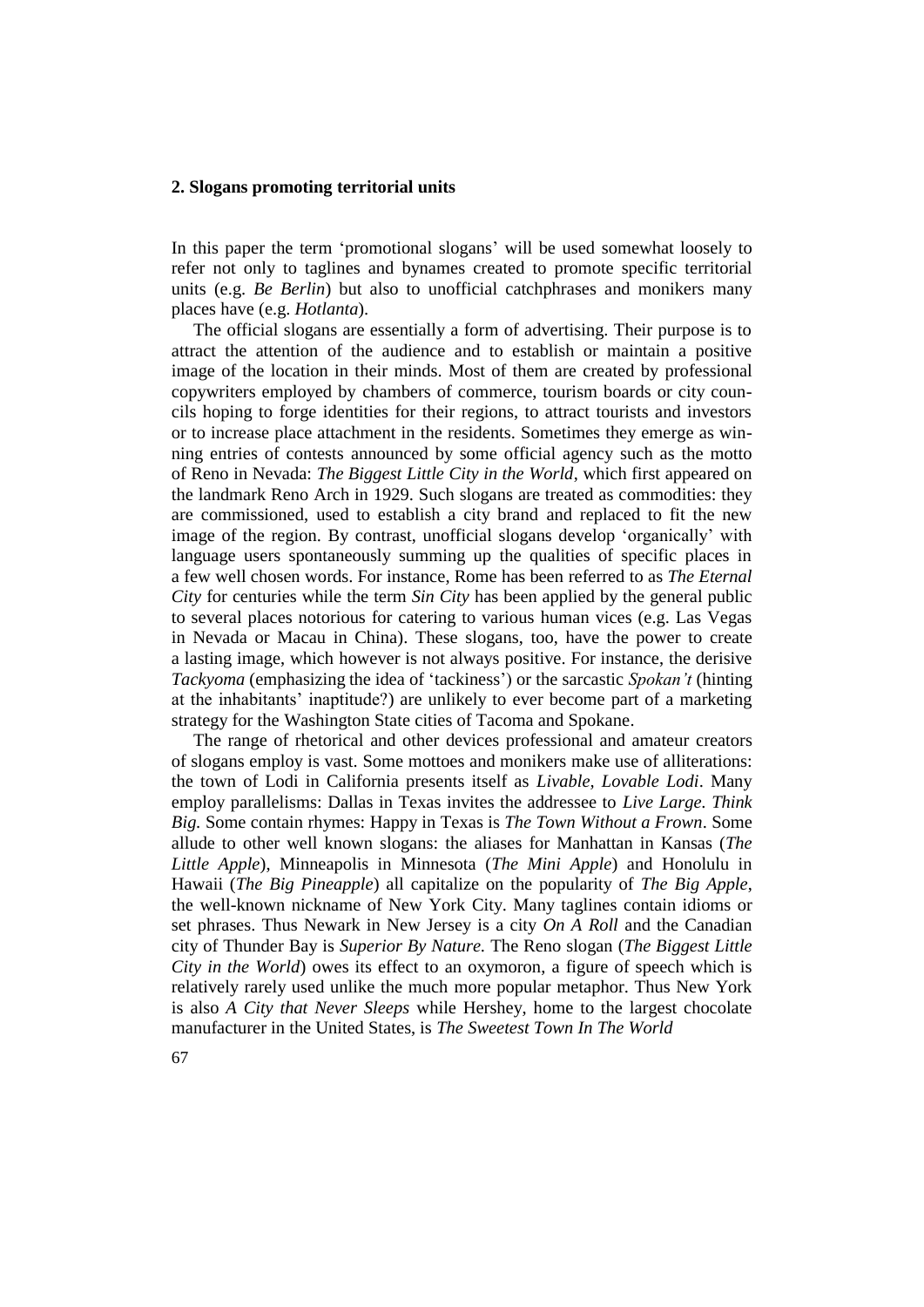Many of these stylistic figures coexist with one another in a single slogan. In fact the puns which lurk in many of them arise thanks to the accumulation of diverse tropes. In the Hershey slogan the key word *sweetest* oscillates between its fully valid metaphorical sense of 'very charming' and the inadmissible literal sense of 'tasting like sugar' while the pun in the slogan for Matamata in New Zealand (*You matter in Matamata*) emerges through the combination of rhyming, alliteration and homophony.

Pun-based humor, which is encountered in many slogans, merits a separate discussion, which is outside the scope of the present paper. At this point let us merely say that despite the widespread perception of puns as an essentially humorous kind of wordplay, punning slogans are not always funny and not all humorous slogans contain a pun. For instance, the claim that Sitka in Alaska is *A Natural Place to Visit* is not likely to provoke laughter and the humorous nickname of Cambridge in England, *The City of Perspiring Dreams*, is based on spoonerism, not a pun: its creator (the author and screenwriter Frederic Raphael) transposed some of the consonants in the nickname of its rival Oxford, *The City of Dreaming Spires*.

As could be expected, in many cases the appeal of a slogan resides in its graphic form. Consider *AmaMi*, which appears on the card serving as a discount pass to Milan's museums. Not only does it incorporate the abbreviation of the city's name (*Mi*), but it says (in Italian) "It [presumably, Milan] loves me". Diverse symbols, pictures and numbers are used to create rebus slogans. In *I love £ondon* the pound symbol replaces the first letter in the name of the British capital. In the ubiquitous *I♥[city name]* clones of the original *I♥NY*, a picture of a heart is used in lieu of the verb *love*. A rebus-based pun is concealed in the cryptic *NO8DO*, which can be encountered throughout the Spanish city of Seville, adorning street names, lampposts and even drain covers. Number 8 in the middle of this pictorial word puzzle is supposed to represent a skein, or a coil of yarn, which in Spanish is called *madeja*. *No madeja do* is meaningless but when pronounced aloud it sounds almost exactly like *No me ha dejado* (i.e. "She [Seville] has not abandoned me"), the city's official motto.

Apart from symbols, slogans employ other graphic methods which produce a punning effect. In the word-within-a-word logotype of Copenhagen the adjective OPEN in the city name becomes apparent because the letters that spell it have been placed on a circle in a contrasting color and set askew.

Whatever their form, slogans not only tend to get noticed but often provoke a whole gamut of emotions from appreciation to scorn. Journalists deem them newsworthy enough to merit coverage (cf. Dugan 2007, Hiebert 2014), scholars of urban studies emphasize not only their role in establishing city brands but also their esthetic values (Pareja-Eastaway et al. 2013, Ries 2010, Wiśniewska 2011, Chrząścik 2013), the blogosphere on the Internet is teeming with bloggers announcing their private rankings of the slogans they have found particularly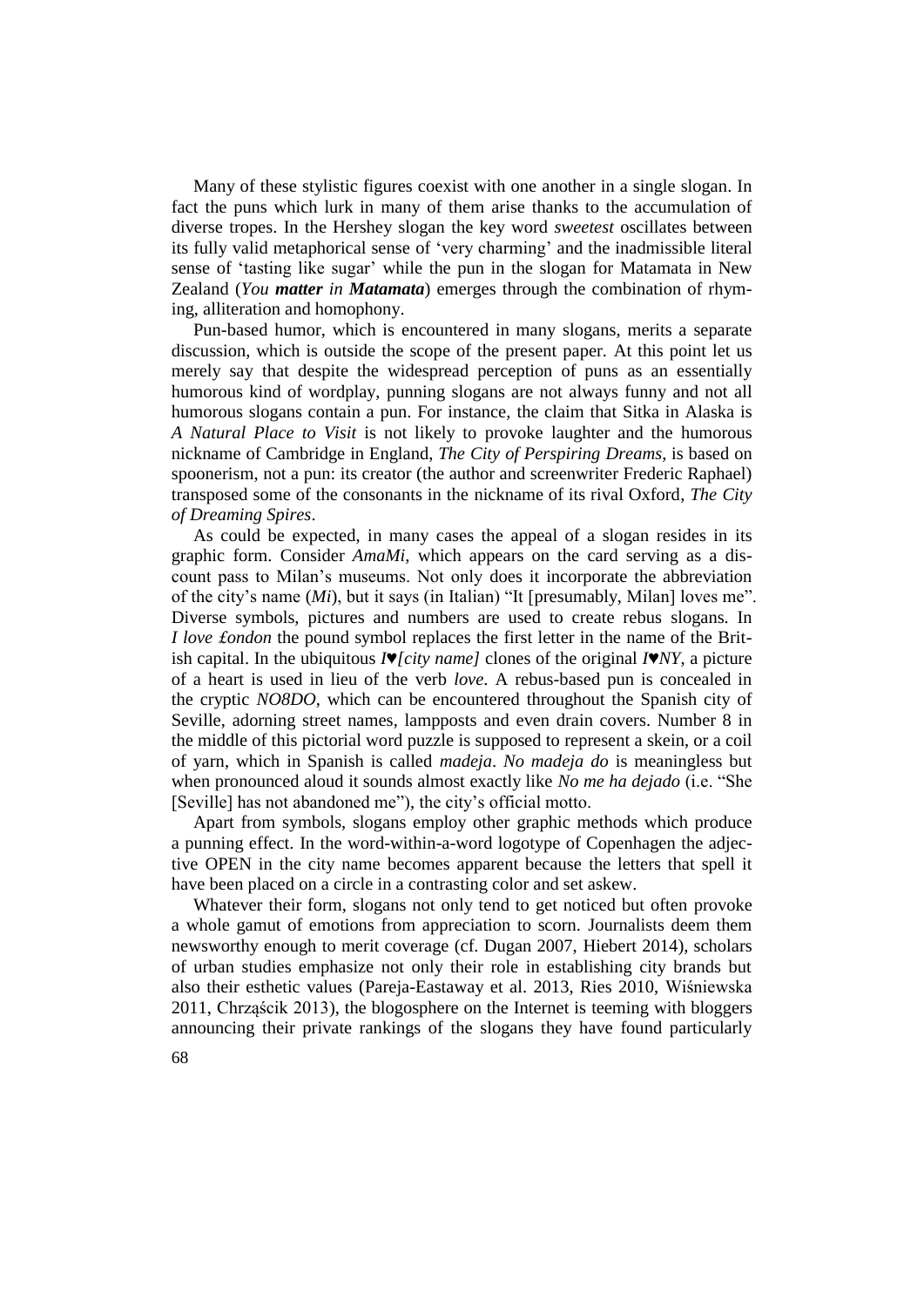impressive, atrocious or bland (cf. Pollock 2008, Herzog 2010). This leads us to our first research question, given below:

Question 1: To what extent does the presence or absence of a pun affect the audience's perception of a slogan's appeal?

# **2. Pun-related dichotomies**

In this paper we define a pun as a rhetorical figure whose effect arises from a contrived ambiguity between identically or similar-sounding words. In literature puns are typically described in terms of various dichotomies, two of which are pertinent to our discussion. Arguably, the best known is the distinction into double-retention puns and single-retention puns. Coined by Dynel (2010), these two terms respectively refer to puns which have two viable meanings and those which have one.

An example of a double-retention pun can be found in the Polish slogan in (2), which invites its reader to both fall in love *with* Warsaw and *in* Warsaw.

(2) Zakochaj się **w Warszawie**.

("Fall in love with/in Warsaw")

These two equally valid meanings result from the underlying structural ambiguity: as indicated in the tree diagrams in figure 2, the key fragment *w Warszawie*  can be treated as either the prepositional object of the main verb (corresponding to the "with Warsaw" reading) or the adverbial of place (corresponding to the "in Warsaw" reading).



**Figure 2** The two underlying structures of the *Fall in love with/in Warsaw* slogan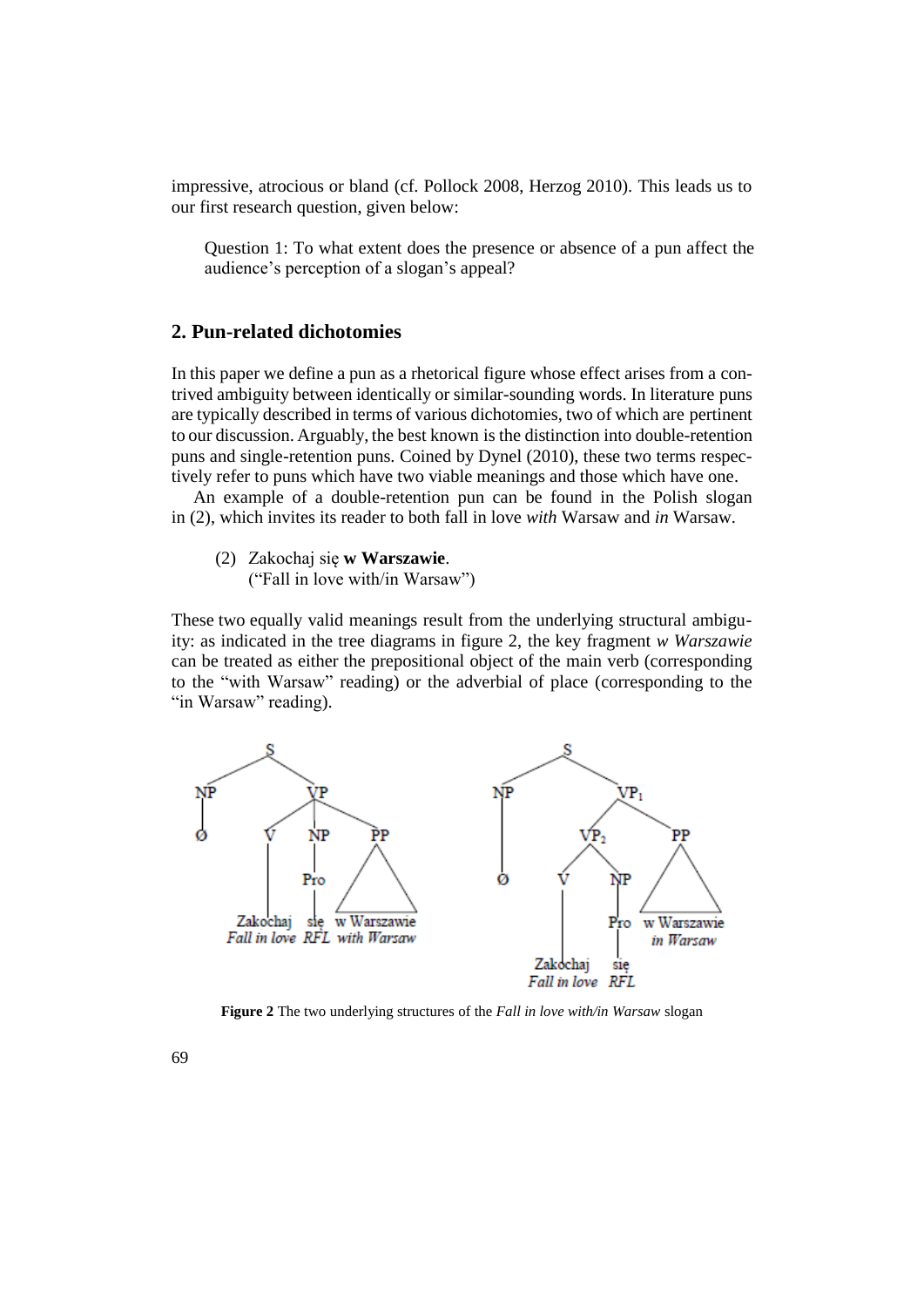The slogan in (3), especially its first part, is an example of a single retention pun, as one of the readings it supports is not admissible. Its interpreter is not likely to entertain the idea that Świętokrzyskie Province literally enchants, that is, performs sorcery, nor is he/she likely to believe that he/she is invited to arrive there through the air. The ambiguous words *czaruje* ('[it] enchants') and *poleć* ('fly') make sense only when taken metaphorically. The punning effect arises thanks to the extraneous literal meanings of these two key words. The pun will be apparent only to the language users who are familiar with old legends of witches flying on broomsticks to the tops of the region's mountains.

(3) Świętokrzyskie **czaruje** – **poleć** na weekend. ("Świętokrzyskie [Province] enchants – fly over/recommend<sup>1</sup> for the weekend")

The second distinction which is pertinent to our study is the one classifying puns into vertical and horizontal ones. In the structure of vertical (or paradigmatic) puns the ambiguity carrying fragment (variously called the punning element, the pivot or the connector) appe6ars once simultaneously yielding more than one interpretation. Vertical puns can be observed in slogans (1), (2) and (3). A punning utterance is horizontal (or syntagmatic) if in its structure the punning element appears more than once. The Copenhagen slogan in Figure 1 above is a horizontal pun as is the slogan in (4), promoting the North Dakotan city of Cando, and the Polish slogan in (5). Strictly speaking, punning utterances of this type are not ambiguous. Though on each occasion the connector makes available a different meaning, these meanings get integrated into the emerging message, which ultimately explicitly conveys only one meaning.

- (4) You **can do** in **Cando***.*
- (5) **Lub**lin da się **lub**ić. ("Lublin is likeable.")

Diverse taxonomies of puns have been proposed (e.g., Dynel 2010, Yus 2003), most of them cutting across the two dichotomies described above. The presentation of these taxonomies is outside the scope of the present paper. Here we are going to mention only those pun types which appeared in our study: in addition to the double- and single-retention puns the set of vertical puns in our data included garden-path puns and imperfect puns. Following Dienhart (1995) we chose to label the latter paraphonic puns.

 $\overline{a}$ 

<sup>&</sup>lt;sup>1</sup> The authors would like to thank the anonymous reviewer for pointing out that the word *poleć* can also be interpreted as the imperative form of the verb *polecić* ('to recommend'). The second part of the slogan can thus be regarded as a double retention pun, as it carries yet another fully viable meaning, namely 'Recommend for the weekend'.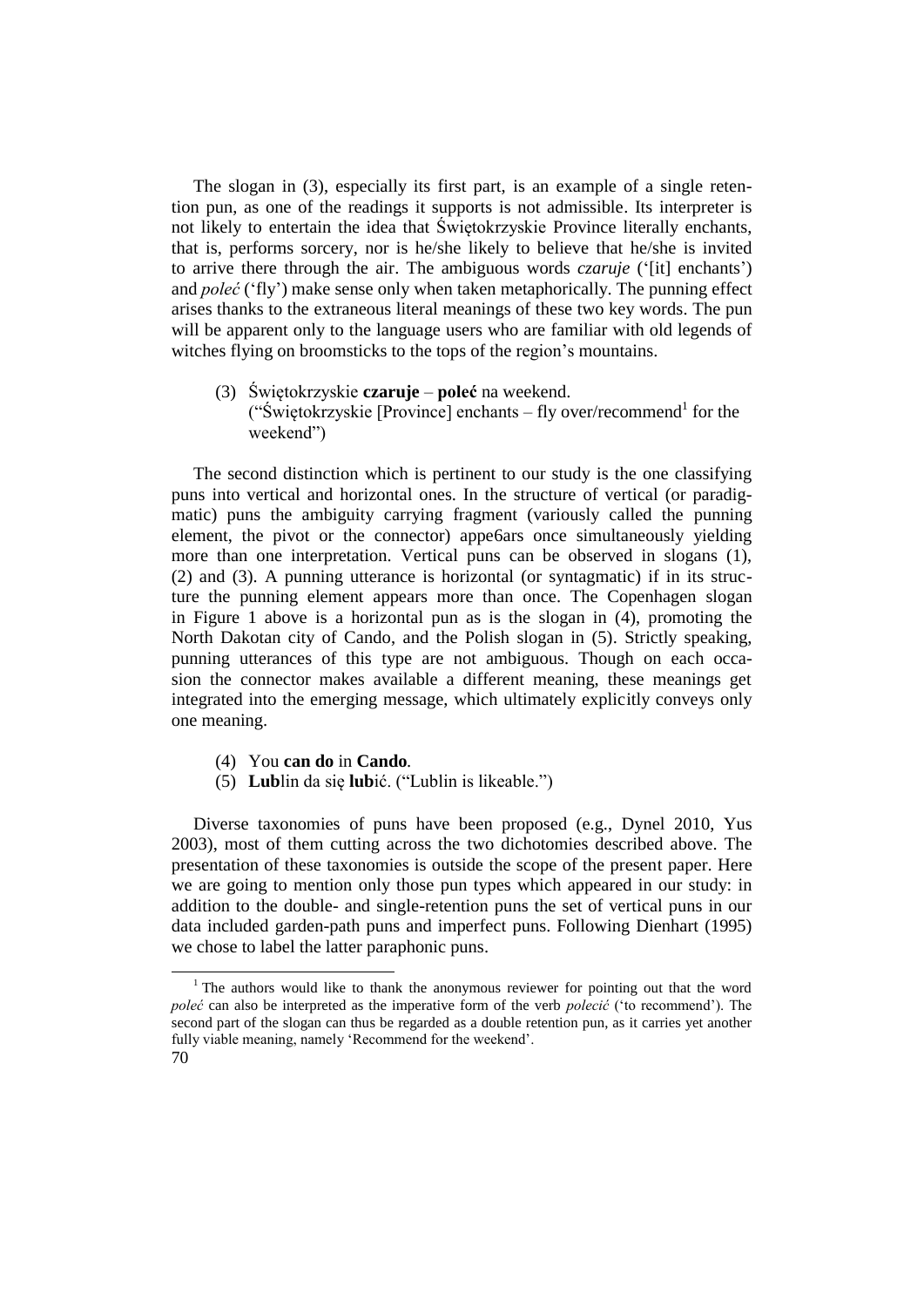The garden-path mechanism underlies the pun in (6). This utterance, which exploits the multiple meanings of the connector verb *tonie* ("[it] is sinking"), lures the interpreter into establishing one meaning of the connector and then forces him to reinterpret it and search for another meaning. This slogan was part of a 2008 teaser campaign for the Polish city of Łódź. In the teaser phase of the campaign only the initial part the slogan was revealed, provoking the enraged citizens to write letters of protest to the local authorities. Later, in the reveal part of the campaign, the slogan was disclosed in its entirety and the gloomy message changed into a brief description of a success story.

(6) W Łodzi moja firma **tonie** ... w morzu zleceń*.* ("In Łódź my firm is sinking… in the sea of orders")

Paraphonic puns are based on the phonological similarity of two words. In puns of this sort the punning element always appears as a fragment of a larger set expression. This allows it to serve as a "prime", which induces the addressee to identify another identically or similar sounding "target" expression. Though the explicitly conveyed meaning of the utterance is unambiguous, the interpreter ends up swinging back and forth between the meanings incorporating the concepts associated with the expressed prime and the unexpressed target. This type of pun can be seen in the slogan of the English city of Kingston upon Hull, in (7), which puns on the phrase *Hell on Earth*, and in another slogan promoting Łódź, given in (8), which is supposed to convey the message that the city offers opportunities for finding a good job and having a good life. In this slogan the quirky unconventional expression *po łódzku* (literally, 'the Łódź way' or 'the way characteristic of Łódź') brings to mind the set phrase *po ludzku*  (literally, 'like a human being'), whose idiomatic meanings include 'as one could wish'.

- (7) **Hull** on Earth.
- (8) Żyję i pracuję po **łódzku** [target: *ludzku*] ("I live and work the Łódź/human way")

The diversity of forms and combinations of meaning exhibited by vertical puns allows us to formulate another research question, namely:

Question 2: Is the appeal of a punning slogan a function of the pun type?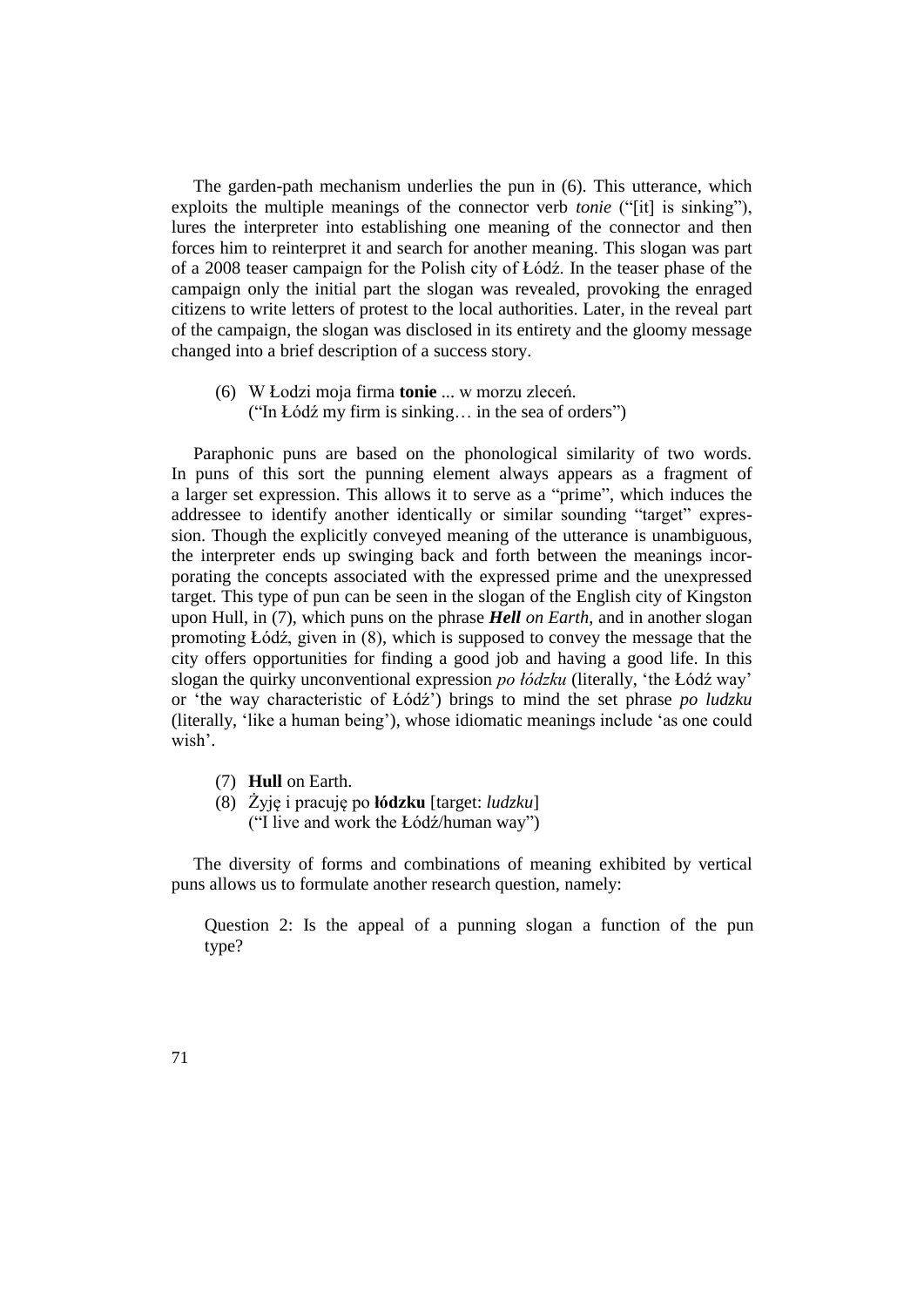## **3. The relevance-theoretic position on the appreciation of puns**

As stated in the introduction to this paper, we would like to examine the appreciation of puns through the theoretical lens provided by the Relevance Theory. The idea that this particular framework can offer valid insights into the emotional and aesthetic reactions puns evoke may seem unjustified. After all, Relevance Theory is essentially a model of utterance comprehension, better suited to explaining how puns are processed<sup>2</sup>. Nonetheless, attempts have also been made to apply it to the investigation of the appreciation of puns. For example, Tanaka (1992, 1994) employed Sperber and Wilson's model to explore the potential puns have for enhancing the effectiveness of advertising slogans and van Mulken et al. (2005) conducted an empirical relevance-based study to test the hypothesis that double-retention puns are appreciated more than single-retention ones.

We believe that a particularly useful tool for explaining what lies behind the language users' appraisals of some puns as appealing and some as not can be found in the relevance-theoretic notion of optimal relevance. The key tenet of the theory, formulated as the Communicative Principle of Relevance, holds that "[e]very ostensive stimulus conveys a presumption of its own optimal relevance" (Wilson and Sperber 2004: 612). What this means is that all intentionally produced utterances, including city slogans (whether punning or not) create in the addressee the expectation that in return for expending his attention and processing resources he will be rewarded by cognitive gains that will make his efforts worth his while. This expectation prompts the addressee to start the interpretation process, which, like all cognitive activities, will proceed in a way predicted by Cognitive Principle of Relevance, that is, it will be geared to achieving the greatest possible gains for the smallest possible efforts.

The main prediction following from the Relevance Theory would thus be that an addressee would perceive a pun as pleasing if it meets his expectations of relevance, and as unsatisfactory if it falls short of these expectations. How pleasing or how unsatisfactory a pun is felt to be would depend on the extent to which it exceeds of foils these expectations for a specific addressee.

Considering the factors which contribute to making a specific kind of utterance difficult or easy to process and considering the number and type of cognitive effects to be gained by processing a pun we might expect to observe the following tendencies:

 $\overline{a}$ 

 $2$  Several relevance-based accounts of various aspects of deriving meanings of punning utterances have been provided by one of the authors of the present paper (Solska 2012a; 2012b; and 2012c).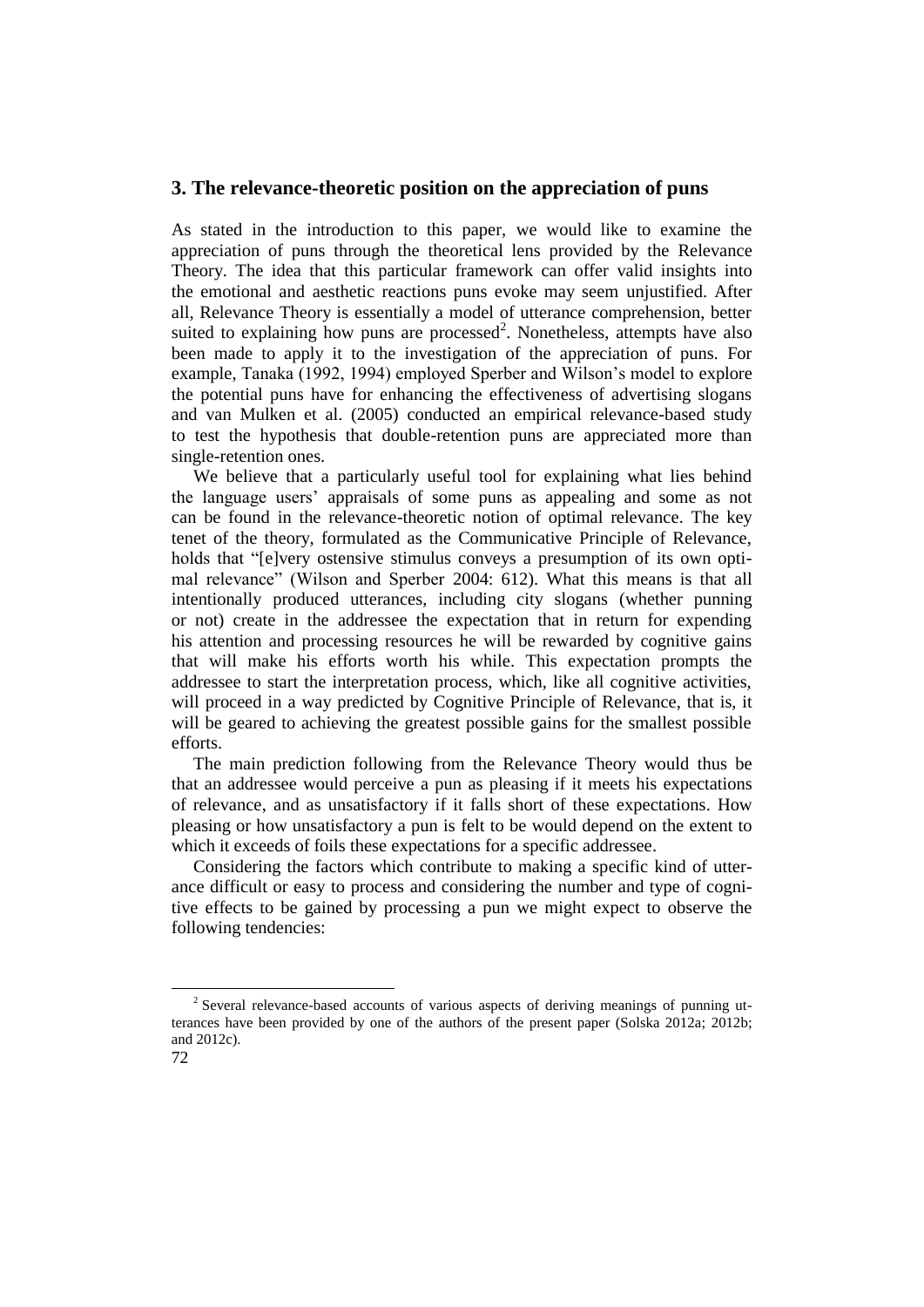- 1. Vertical puns, which force the interpreter to derive two interpretations, will be more costly to process than unambiguous non-punning utterances or horizontal puns. The multiple meanings vertical puns support may increase the cognitive gains they offer. For different vertical puns and for different comprehenders, the overall balance of cost and gain will be different.
- 2. Horizontal puns, which explicitly communicate a single message, will be less costly to process than vertical puns and equally costly to process as nonpunning slogans. Compared with non-punning slogans they may offer more gains due to the fact that in all of them one of the two connectors is the name of the place being promoted. The second connector may thus be treated as drawing attention to a key feature of the place.
- 3. Single-retention puns will be more costly to process than double-retention puns, since they force the interpreter to entertain an extraneous meaning. They may offer more or fewer cognitive gains depending on the nature of that extraneous meaning, specifically on whether it provides or highlights pertinent information about the place being advertised.
- 4. Garden-path puns will be more costly to process than those kinds of puns which do not require a reevaluation of the initial hypothesis about the meaning of the key expression. They may, however, offer more cognitive gains than those single-retention puns whose additional meaning is not apparent to the addressee and those paraphonic puns which fail to provide a discernible prime or an identifiable target.
- 5. Those paraphonic puns which fail to provide a discernible prime or an identifiable target will be more costly to process than those that succeed in providing them. The cognitive gains they offer will be greater if both the prime and the target convey pertinent meanings.

These are the predictions we will put to the test during the analysis of the data obtained in our study.

# **4. Method**

### **4.1 Participants**

A total of 61 participants took part in the study (51 females and 10 males). They were all students of English at the University of Silesia, Poland, ranging in age from 19 to 30 years (mean age: 22: range). The reason for choosing this particular group of participants was connected with their availability. All participants were native speakers of Polish, born and raised in Poland.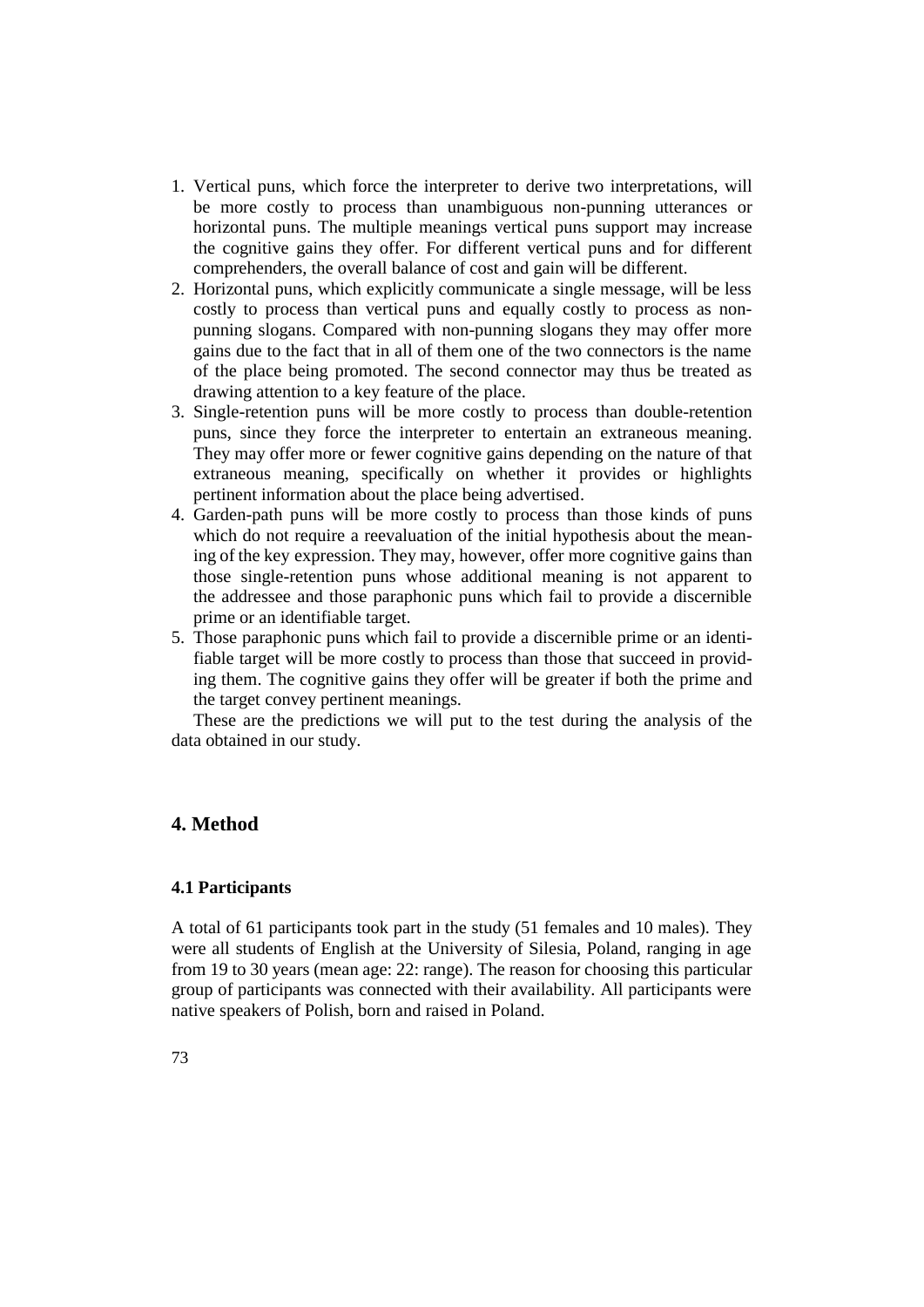#### **4.2 Instruments and procedure**

The general method we adopted to address the two research questions was to present native speakers of Polish with a randomized list of 24 Polish city promotional slogans consisting of eight horizontal puns, eight vertical puns, and 8 non-punning utterances. Care was taken to select slogans which would be interpretable without an accompanying picture or special typeface. A questionnaire was developed to elicit data from the participants. The questionnaire was anonymous.

In order to create the questionnaire, in the pre-testing phase a larger sample of 44 slogans was presented to groups of undergraduate students at The English Teacher Training College in Sosnowiec as well as the University of Silesia. The aim of the pretests was to eliminate slogans which exploit wordplay and/or ambiguity despite clearly being non-punning. The slogans which were screened out included slogans containing rhymes, such as *Mazury–Cud Natury* ("Masuria–The Wonder of Nature") as well as metaphors, such as *Lublin–Nieziemski Klimat* ("Lublin–Heavenly Climate").

Since part of what we wanted to investigate was the perceived pleasingness of vertical puns as a function of pun subtype, we decided that the set of slogans containing vertical puns should be internally diverse so as to reflect the heterogeneous nature of such puns. Thus in the set there were two double-retention puns, two single-retention puns, two garden-path puns and two paraphonic puns.

The complete list of slogans used in the study can be found in the Appendix. For ease of reference they have been arranged by the type. Each slogan has been provided with a trilinear gloss, the vertical puns with two: one for each of the two meanings.

To address the research questions, that is, to measure the participants' perception of how pleasing each slogans was, an attitude scale was used. The participants were asked to respond to the question "Do you find this slogan pleasing?" by indicating the value ranking from "Definitely not" to "Definitely yes" on a seven point Likert-scale.

Each slogan was presented as follows (the English translation, given below, was not included in the questionnaire). Question (a), which is presented here, was accompanied by three other questions which are not shown here since they were connected with issues not investigated in the present study.

## **W ŁODZI MOJA FIRMA TONIE… W MORZU ZLECEŃ.**

[In Łódź my firm is sinking… in the sea of orders]

- (a) Czy ten slogan Ci się podoba? **1 2 3 4 5 6 7** ("Do you find this slogan pleasing?")
- 74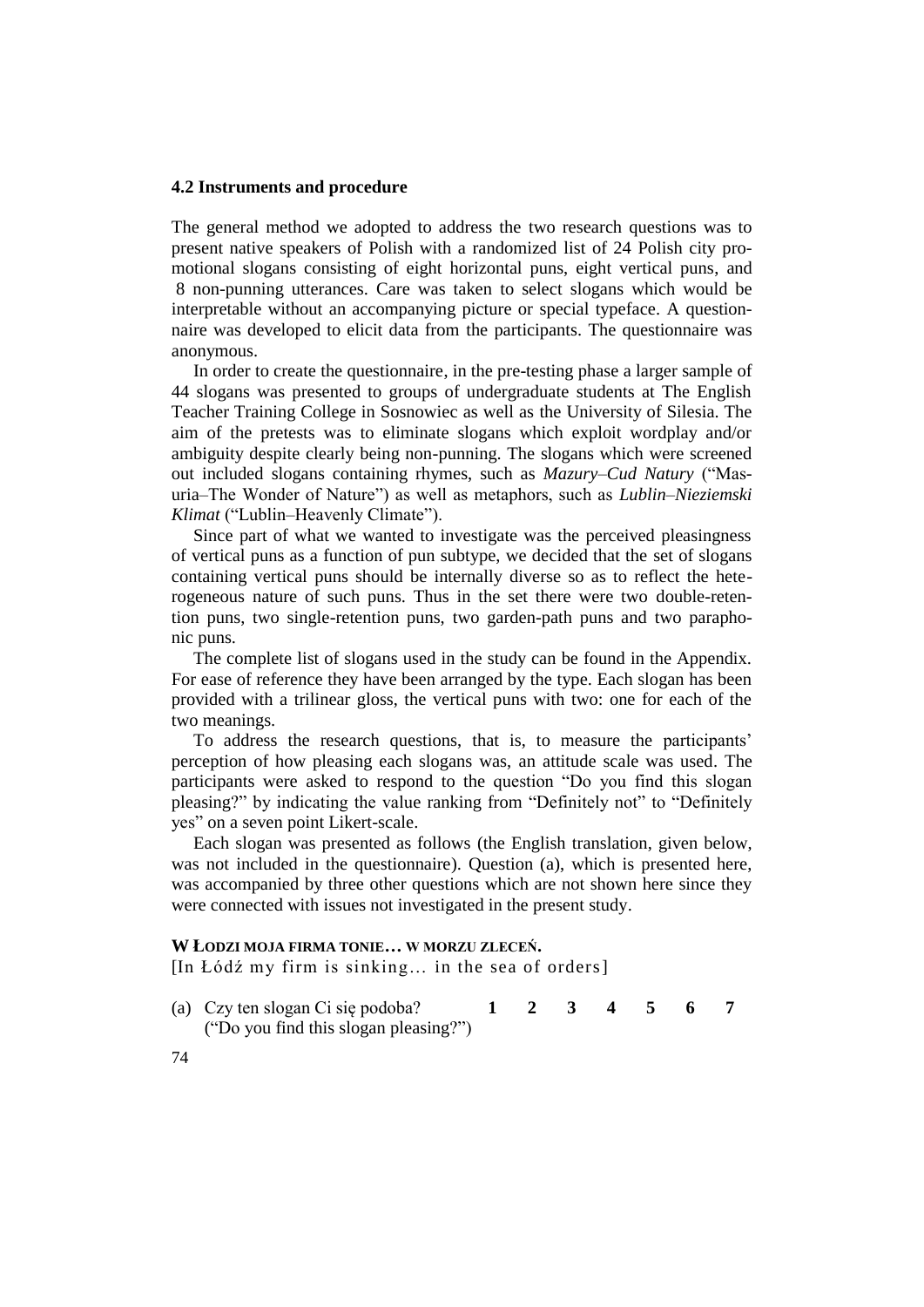## **4.3 Analysis and results**

In order to address research question 1 (the perceived pleasingness of a slogan as a function of utterance type) the obtained scores for pleasingness for the three types of slogans were compared using the two-way repeated-measures 3x8 ANOVA. The two independent grouping variables were: a slogan type and a slogan. Three levels of the slogan type variable were distinguished: H–slogans containing horizontal puns, N–non-punning slogans and V– slogans containing horizontal puns). As shown in figure 3, the main effect of the slogan type on the obtained scores was highly significant  $[F(2,120) = 38.76,$ p<.001]. Post hoc Bonferroni tests revealed that slogans of type H received significantly higher scores ( $M = 4.62$ ;  $SE = 0.17$ ) than the slogans of type N (M)  $= 3.65$ ; SE  $= 0.19$ ) and V (M  $= 3.62$ ; SE  $= 0.22$ ) (both p<.001). The difference between type N and V was not significant (p>.05). Mean scores and standard errors for pleasingness in each of the three types of slogans are presented in Tables 1, 2 and 3 below.



**Figure 3:** The main effect of the slogan type (1: H; 2: N; 3: V) and the mean scores (DV\_1) for perceived pleasingness.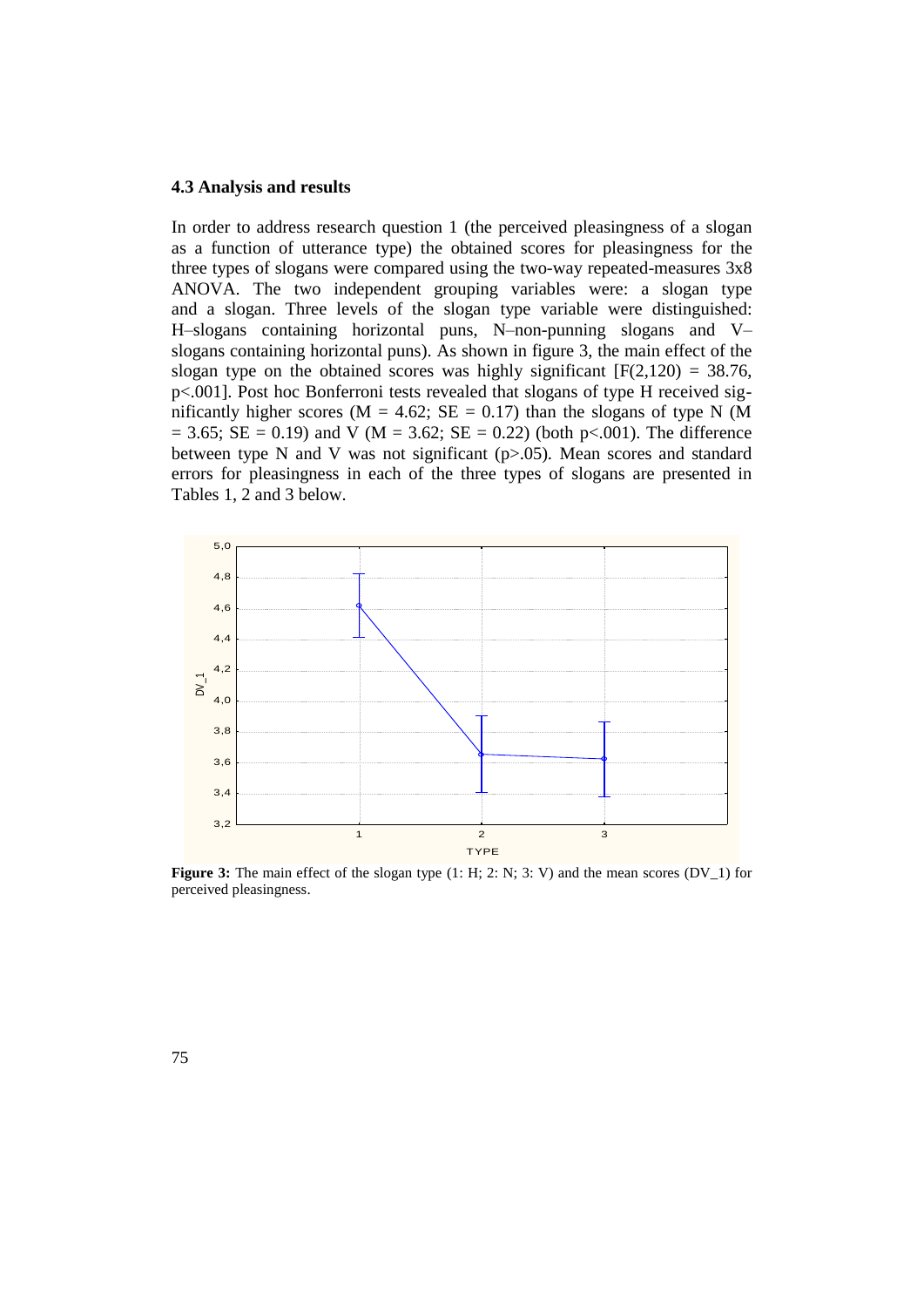| No. | Slogan                                                                                    | Mean | Standard<br>Error |
|-----|-------------------------------------------------------------------------------------------|------|-------------------|
| 1.  | Ciesz się Cieszynem<br>("Enjoy Cieszyn")                                                  | 4.98 | 0.19              |
| 2.  | Lublin da się lubić<br>("Lublin is likeable")                                             | 4.44 | 0.16              |
| 3.  | Poznań wart poznania<br>("Poznań is worth knowing")                                       | 5.15 | 0.15              |
| 4.  | Wolę Zduńską Wolę<br>("Zduńska Wola is my choice")                                        | 4.66 | 0.16              |
| 5.  | Skocz do Skoczowa<br>("Pop over to Skoczów")                                              | 5.10 | 0.14              |
| 6.  | Wielkopolska. Autentycznie wielka Polska<br>("Wielkopolska. Where Poland is truly great") | 4.03 | 0.19              |
| 7.  | Warto płynąć Wartą<br>("Warta. The river worth taking a trip on")                         | 4.25 | 0.16              |
| 8.  | Lądek Zdrój. Przylądek zdrowia<br>("Lądek Zdrój. The promontory of health")               | 4.33 | 0.18              |

**Table 1:** Mean scores and standard errors for perceived pleasingness in type H slogans

As can be seen in Table 1, the mean scores for horizontal puns oscillated between 4.03 and 5.10, thus falling entirely on the 'pleasing' side of the scale.

| No. | Slogan                                                                       | Mean | Standard<br>Error |
|-----|------------------------------------------------------------------------------|------|-------------------|
| 1.  | Magiczny Kraków<br>("Magical Cracow")                                        | 3.66 | 0.20              |
| 2.  | Śląskie. Pozytywna energia<br>("Silesia. Positive energy")                   | 4.23 | 0.16              |
| 3.  | Rzeszów. Miasto jak z bajki<br>("Rzeszów. A fairytale city")                 | 3.30 | 0.18              |
| 4.  | Gdańsk. Tu się żyje<br>("Gdańsk. Where life is good.")                       | 3.54 | 0.21              |
| 5.  | Opole. Stolica polskiej piosenki<br>("Opole. The capital of Polish song")    | 3.52 | 0.18              |
| 6.  | Bochnia. Miasto soli<br>("Bochnia. The city of salt"                         | 3.33 | 0.19              |
| 7.  | Wrocław. Miasto spotkań<br>("Wrocław. The meeting place")                    | 3.75 | 0.20              |
| 8.  | Międzyzdroje. Perła Bałtyku<br>("Międzyzdroje. The pearl of the Baltic Sea") | 3.90 | 0.20              |

**Table 2:** Mean scores and standard errors for pleasingness in non-punning slogans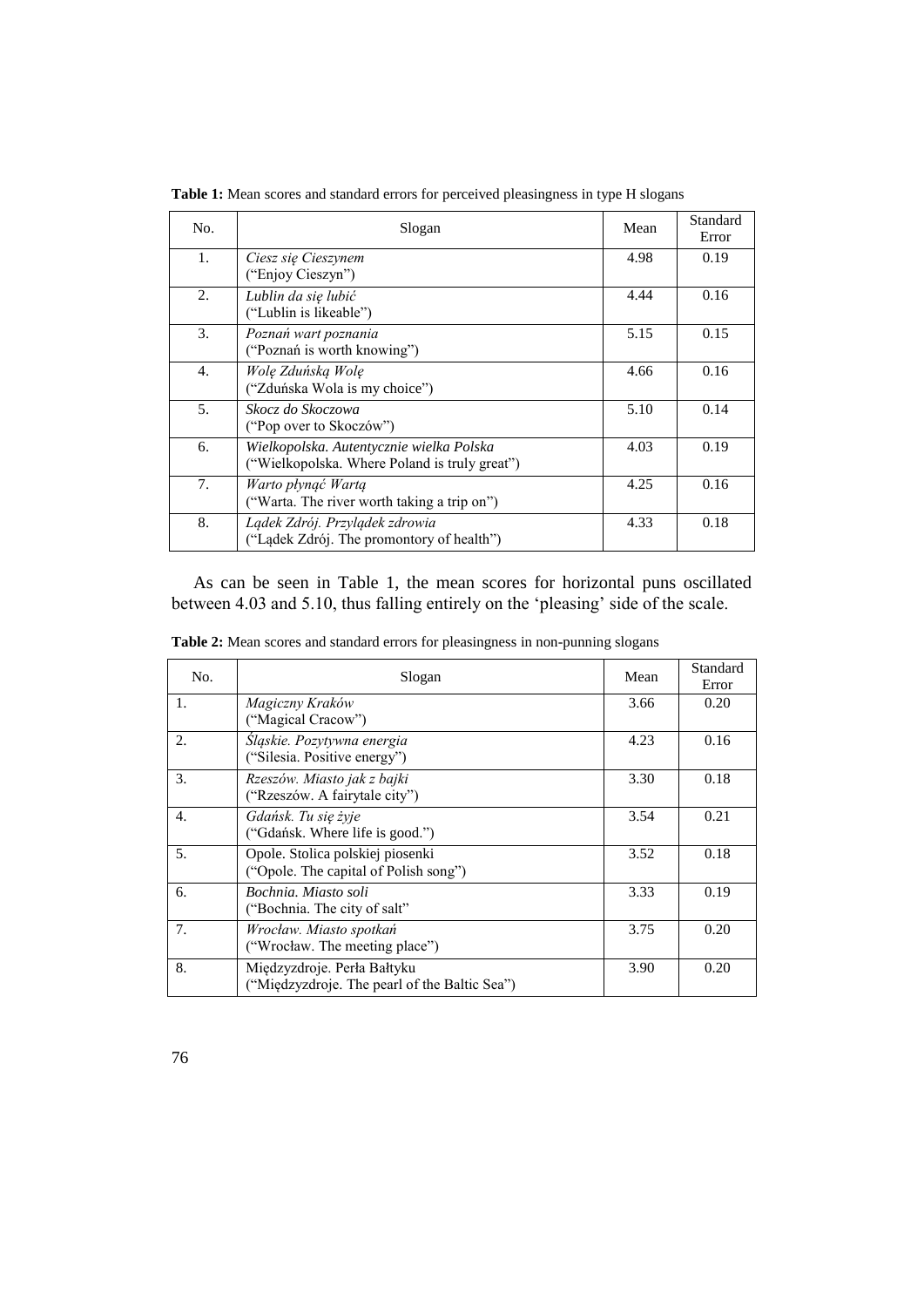As can be seen in Table 2, the mean scores for non-punning slogans oscillated between 3.30 and 4.23, straddling the dividing line between the 'pleasing' and 'not-pleasing' side of the scale.

| No.              | Sub   | Slogan                                                      |      | Standard |
|------------------|-------|-------------------------------------------------------------|------|----------|
|                  | -type |                                                             |      | Error    |
| 1.               | D     | Zakochaj się w Warszawie                                    | 3.26 | 0.21     |
|                  |       | (1: "Fall in love in Warsaw")                               |      |          |
|                  |       | (2: "Fall in love with Warsaw")                             |      |          |
| 2.               | D     | Rybnik. Miasto z ikrą                                       | 5.21 | 0.19     |
|                  |       | (1: "Rybnik. A city full of pep")                           |      |          |
|                  |       | (2: "Fishpond. The fishroe city")                           |      |          |
| 3.               | S     | Świętokrzyskie czaruje – poleć na weekend                   | 3.18 | 0.22     |
|                  |       | (1: "Świętokrzyskie enchants-dash over for the weekend")    |      |          |
|                  |       | (2: "Świętokrzyskie bewitches-fly over for the weekend")    |      |          |
| $\overline{4}$ . | S     | Ciechocinek. Uzdrawia potężnie                              | 3.13 | 0.21     |
|                  |       | (1: "Ciechocinek has vast healing powers")                  |      |          |
|                  |       | (2: "Ciechocinek heals all the way to graduation towers")   |      |          |
| 5.               | G     | W Łodzi moja firma tonie  w morzu zleceń                    | 3.64 | 0.25     |
|                  |       | ("In Łódź my firm is sinking the sea of offers")            |      |          |
| 6.               | G     | Łódź mnie zawiodła  na ścieżkę kariery                      | 3.90 | 0.23     |
|                  |       | (1: "Lódź has disappointed me)                              |      |          |
|                  |       | (2: "Łódź has set me off on a career path")                 |      |          |
| 7.               | P     | Żyję i pracuję po łódzku                                    | 3.66 | 0.24     |
|                  |       | $(1:$ "I live and work the way they do it in Łódź") [prime: |      |          |
|                  |       | <i>łódzku</i> ]                                             |      |          |
|                  |       | (2: "My life is good and so is my job") [target: ludzku]    |      |          |
| 8.               | P     | Jarocin free. Wolne miasto                                  | 3.00 | 0.21     |
|                  |       | (1: "Jarocin free. A free city") [prime: free wolne]        |      |          |
|                  |       | (2: "Jarocin. A frivolous city") [target: frywolne]         |      |          |

Table 3: Mean scores and standard errors for perceived pleasingness in type V slogans

As can be seen in Table 3, the mean scores for vertical puns oscillated between 3.00 (for the paraphonic Jarocin slogan) and 5.21 (for the double-retention Rybnik slogan). The latter score is an exception, however. The mean scores for all other slogans fell on the 'not-pleasing' side of the scale.

In order to address research question 2, the two-way repeated-measures 4x2 ANOVA was used, the four levels of the slogan subtype variable being: (i) d–slogans containing double-retention puns, (ii) s–slogans containing single-retention puns, (iii)  $g -$  slogans containing garden-path puns and (iv) p–slogans containing paraphonic puns. As can be seen in figure 4, there was a significant main effect of the slogan subtype on obtained scores  $[F(3, 180) =$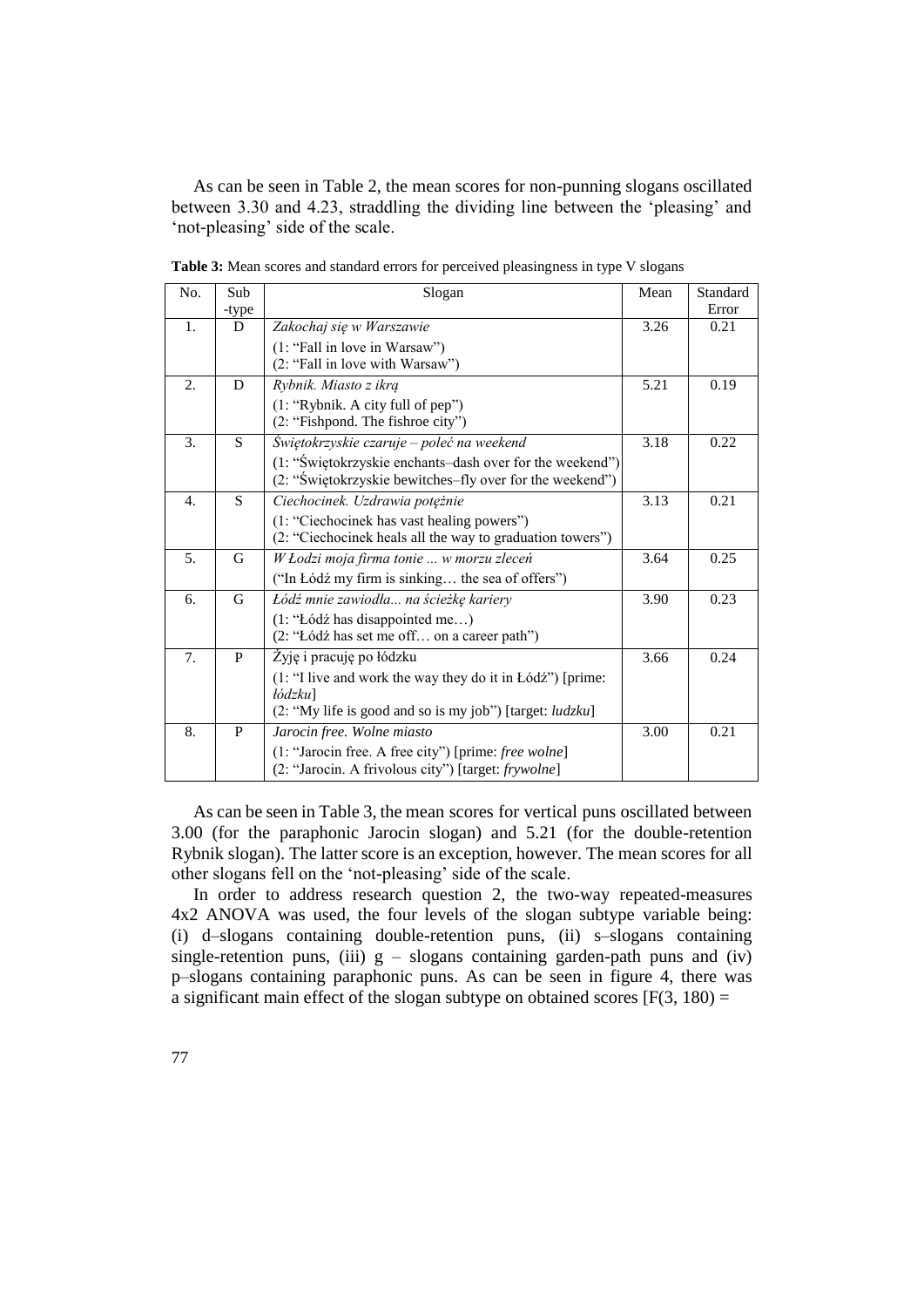13.099, p<.001]. The greatest appreciation (highest perceived pleasingness) was expressed for subtype d (M = 4.24; SE = 0.14), followed by g (M = 3.77; SE = 0.20), p ( $M = 3.33$ ;  $SE = 0.17$ ) and s ( $M = 3.16$ ;  $SE = 0.17$ ). Table 4 shows Post hoc Bonferroni comparisons between all subtypes.



**Figure 4.** The main effect of the slogan subtype (1: d; 2: s; 3: g; 3: p) and the mean scores for perceived pleasingness

**Table 4:** Post hoc Bonferroni comparisons between scores for perceived pleasingness for all subtypes of the vertical puns.

| Subtype |           |           |          |           |
|---------|-----------|-----------|----------|-----------|
|         |           | $0.000**$ | 0.087    | $0.000**$ |
|         | $0.000**$ | _         | $0.008*$ | .000      |
|         | 0.087     | $0.008*$  | -        | በ 123     |
|         | $0.000**$ | 1.000     | 0.123    |           |

# **5. Discussion**

In our study we hoped to establish (i) whether the perceived pleasingness of a slogan is affected by the use of a pun and (ii) whether the perceived pleasingness of slogans containing vertical puns is affected by the pun type.

As far as objective one is concerned, the results we have obtained confirm that the appeal the slogans had for the participants did indeed depend on the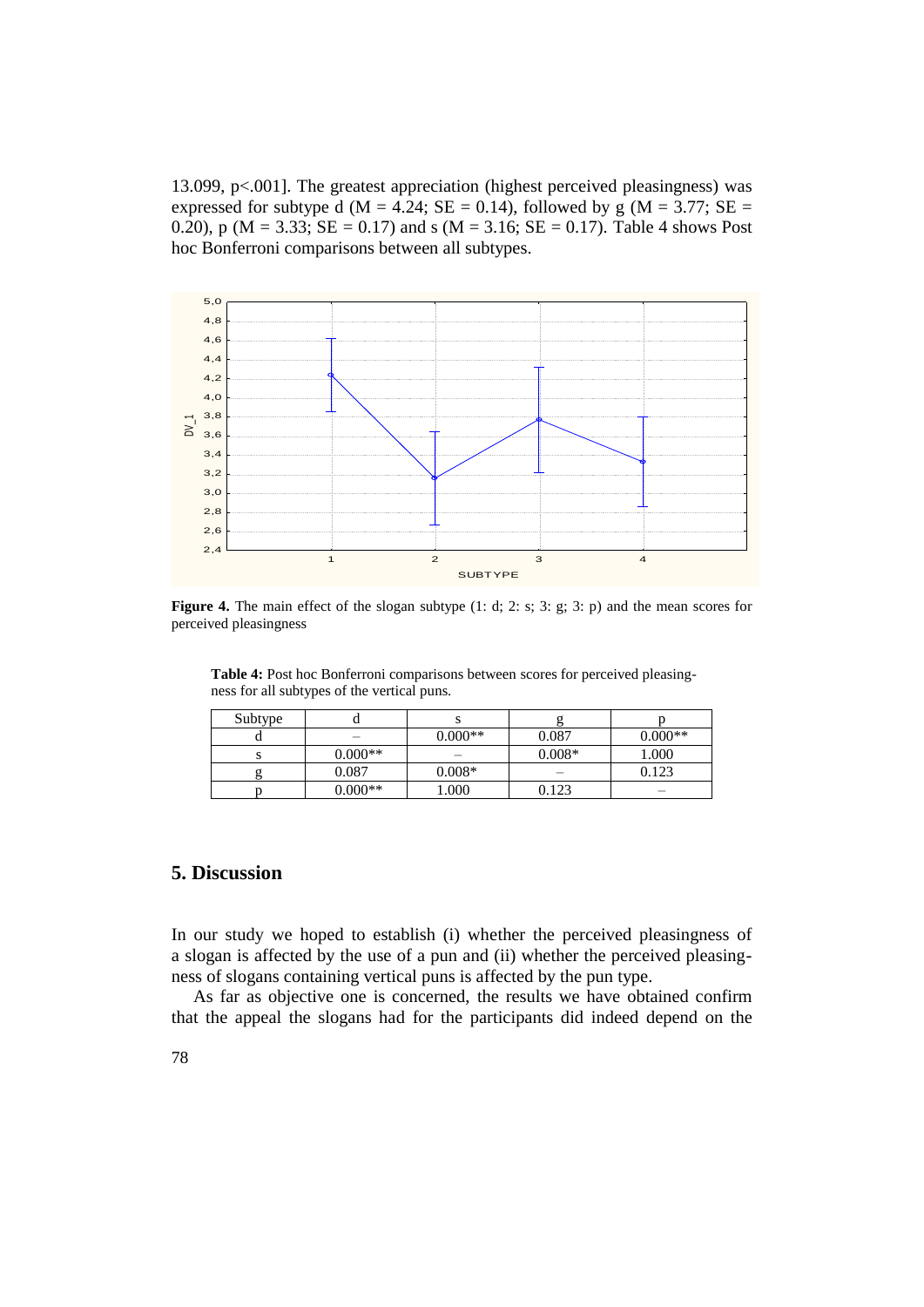utterance type. The patterns of pleasingness we have observed bear out the predictions following from the Relevance Theory, listed in section 3. Thus:

- 1. Horizontal puns were rated as more pleasing than vertical puns. Arguably, this was due to being unambiguous and hence less costly to process.
- 2. Horizontal puns were rated as more pleasing than non-punning slogans. Arguably, this was due to the greater number of cognitive effects they offered.
- 3. Vertical puns were rated as marginally less pleasing than non-punning slogans. Arguably, this was due to being costly to process and not generating enough cognitive effects to justify the extra cost.

As far as objective two is concerned, the perceived pleasingness of a vertical pun did turn out to be dependent on the pun subtype. Again, the patterns of pleasingness we have observed bear out the predictions endorsed by the Relevance Theory. Thus:

- 1. Of all vertical pun subtypes, double-retention puns received the highest rates for pleasingness. Arguably, this was due to the greater number of cognitive effects they offered compared with single-retention and paraphonic puns, and due to being less costly to process than garden-path puns.
- 2. Garden-path puns were rated as more pleasing than single-retention puns or paraphonic ones. Arguably, this was because the greater number of cognitive effects they offered compared with single-retention and paraphonic puns outweighed their relatively higher processing cost.
- 3. The paraphonic pun in the Jarocin slogan received the lowest rating. Arguably, this was because its prime and target expressions were particularly difficult to detect and its explicit content stated the same information twice and so its information content was low.

We were surprised to find that with one exception all vertical puns in our study were rated as not pleasing. This finding goes against the commonly held beliefs that due to their increased information content puns enhance the communicative value of the utterance in which they appear. This was not so in the case of the puns we tested. Our study showed that resorting to puns may be fraught with risk.

The results we have obtained for double- and single-retention puns confirm the findings established in van Mulken et al.'s (2005) study that the former are appreciated more than the latter. It has to be pointed out, however, that the ratings for the two double-retention slogans in our study differed drastically from each other. The mean score for the Warsaw slogan was low (3.26), while the mean score for the Rybnik slogan was particularly high (5.21). Arguably, the low mean rating for the Warsaw slogan could be attributed to the fact that the pun it contained was based on a structural ambiguity, hence lacked an obvious connector and some participants simply failed to notice its punning character. The high attractiveness of the pun in the Rybnik slogan may have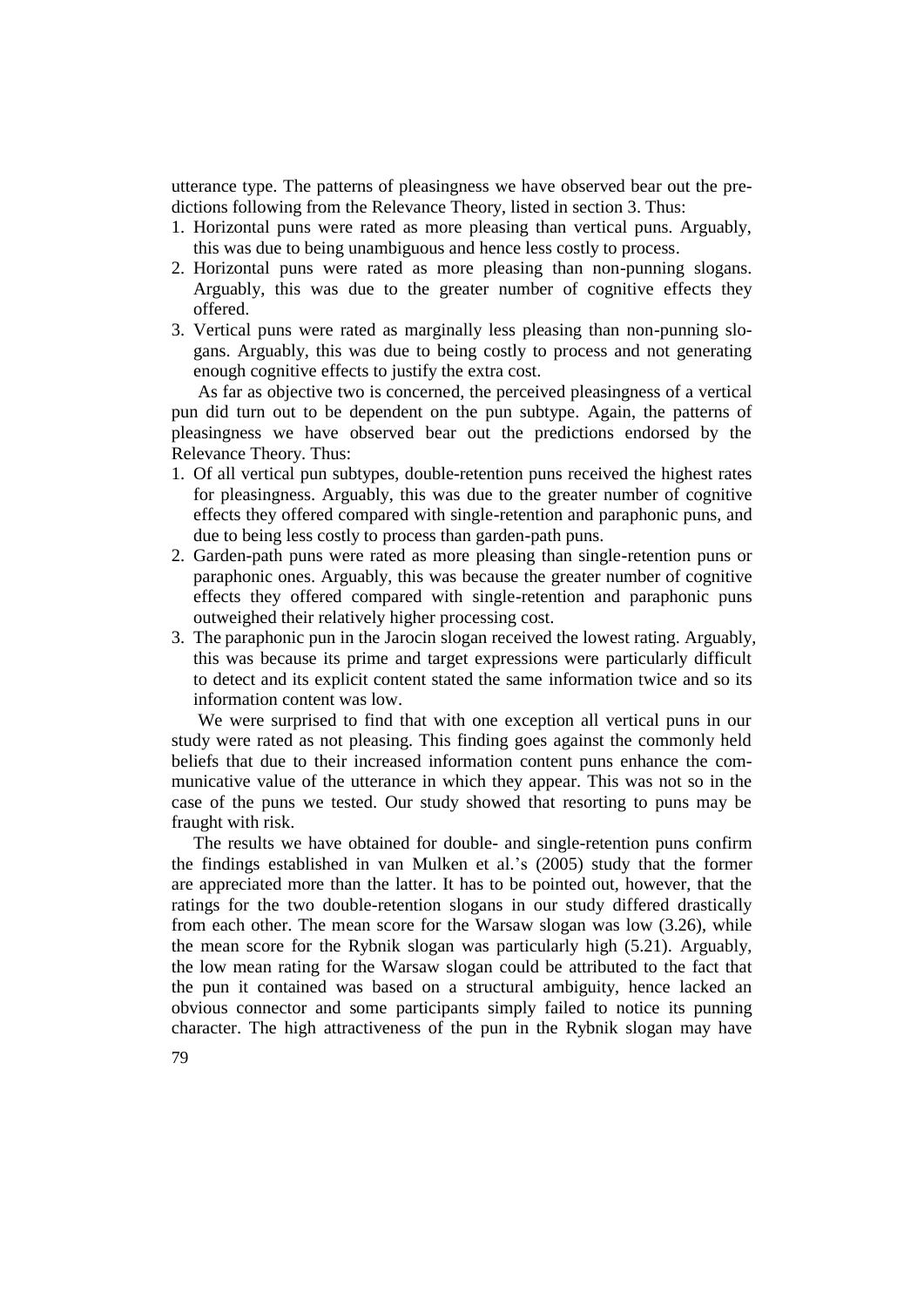resulted from particularly high information content of the connector expression. The phrase *z ikrą* ('full of pep/full of fishroe') not only conveys a positive message about the city but also makes an implicit reference to its name *Rybnik*  ('fishpond').

## **6. Conclusions**

Our study confirmed the observation that puns constitute an important factor affecting the appeal of a city slogan. It also demonstrated the explanatory powers of the relevance-theoretic tools in predicting pun-related phenomena. However, it has to be also pointed out that the findings we have obtained should be treated with caution. The appeal city slogans may have for language users is not something that can be precisely measured. The participants' judgments could have been affected by such factors as their attitudes towards the places being promoted, their prior knowledge of the slogans, their fondness for or their aversion to word games. We cannot be sure that the same effects would occur with different participants or if different slogans were used. More research is required before we can gain sufficient insight into the complex nature of what is involved in experiencing punning discourse.

# **Appendix**

#### **1. Slogans containing horizontal puns**

- (1) *Ciesz się Cieszynem* enjoy.2SG.IMP RFL Cieszyn.INSTR "Enjoy Cieszyn"
- (2) *Lublin da się lubić* Lublin give.3SG.PRES RFL like.INF "Lublin is likeable"
- (3) *Poznań wart poznania* Poznań worth getting-to-know.GEN "Poznań is worth knowing"
- (4) *Wolę Zduńską Wolę* prefer.1SG.PRES Zduńska Wola.ACC "Zduńska Wola is my choice"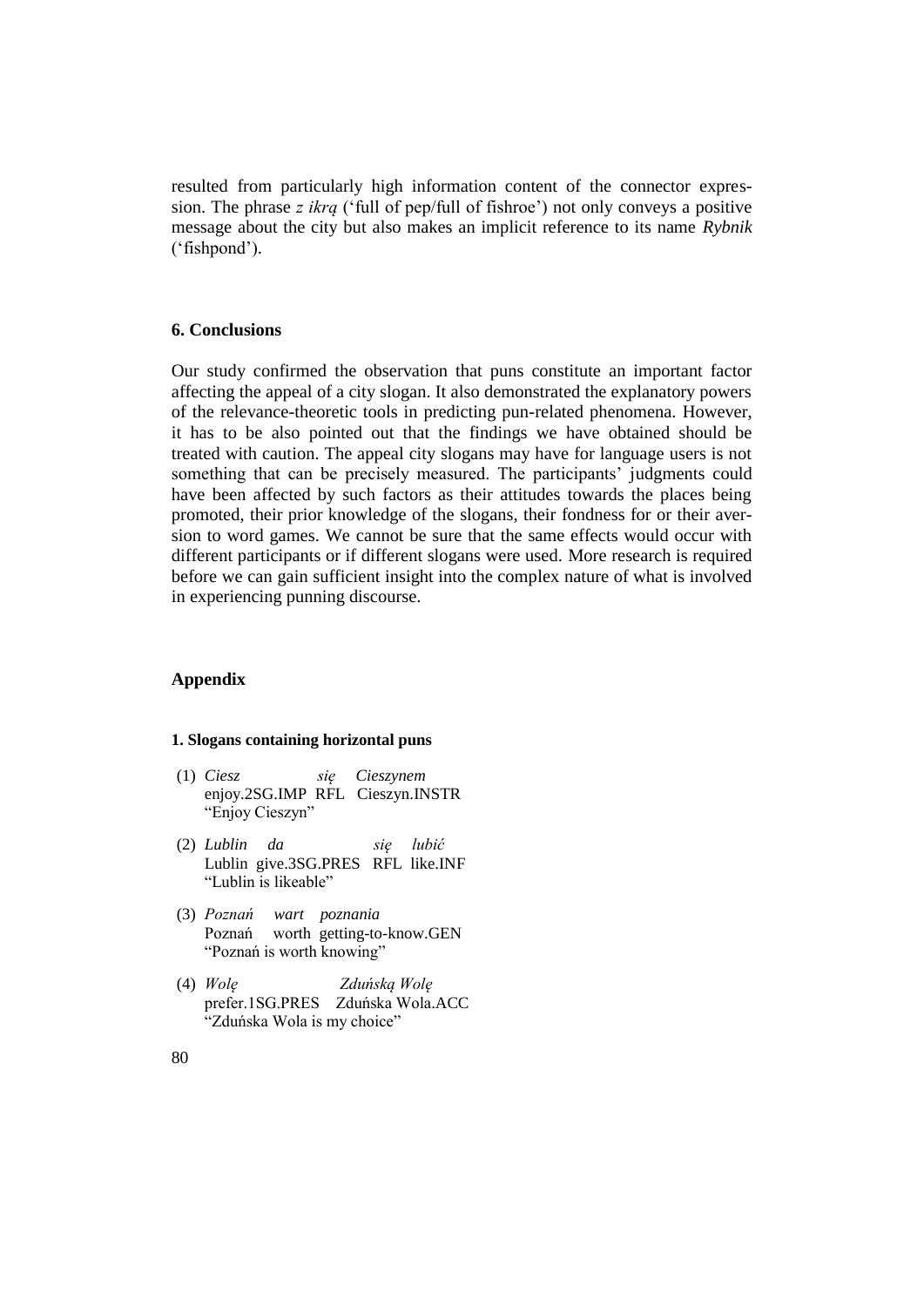- (5) *Skocz do Skoczowa* Jump.2SG.IMP to Skoczów.GEN "Pop over to Skoczów"
- (6) *Wielkopolska. Autentycznie wielka Polska* "Wielkopolska [region] Authentically great Poland "Wielkopolska. Where Poland is truly great"
- (7) *Warto płynąć Wartą* "[it is] worth swim/sail.INF Warta.INSTR." "Warta. The river worth taking a trip on"
- (8) *Lądek Zdrój. Przylądek zdrowia* Lądek Zdrój promontory.NOM health.GEN "Lądek Zdrój. The promontory of health"

## **2. Non-punning slogans**

- (1) *Magiczny Kraków* Magical Cracow "Magical Cracow"
- (2) *Śląskie. Pozytywna energia* Silesian [voyvodship]. Positive energy" "Silesia. Positive energy"
- (3) *Rzeszów. Miasto jak z bajki* Rzeszów city.NOM like.PREP from fairytale.GEN" "Rzeszów. A fairytale city"
- (4) *Gdańsk. Tu się żyje* "Gdańsk Here RFL live.3SG.PRES" "Gdańsk. Where life is good"
- (5) *Opole. Stolica polskiej piosenki* "Opole. capital.NOM Polish.GEN song.GEN" "Opole. The capital of Polish song"
- (6) *Bochnia. Miasto soli* Bochnia city.NOM salt.GEN" "Bochnia. The city of salt"
- (7) *Wrocław. Miasto spotkań* "Wrocław city.NOM meetings.PL.GEN "Wrocław. The meeting place"
- (8) *Międzyzdroje. Perła Bałtyku* "Międzyzdroje pearl.NOM Baltic [Sea].GEN "Międzyzdroje. The pearl of the Baltic Sea"
- 81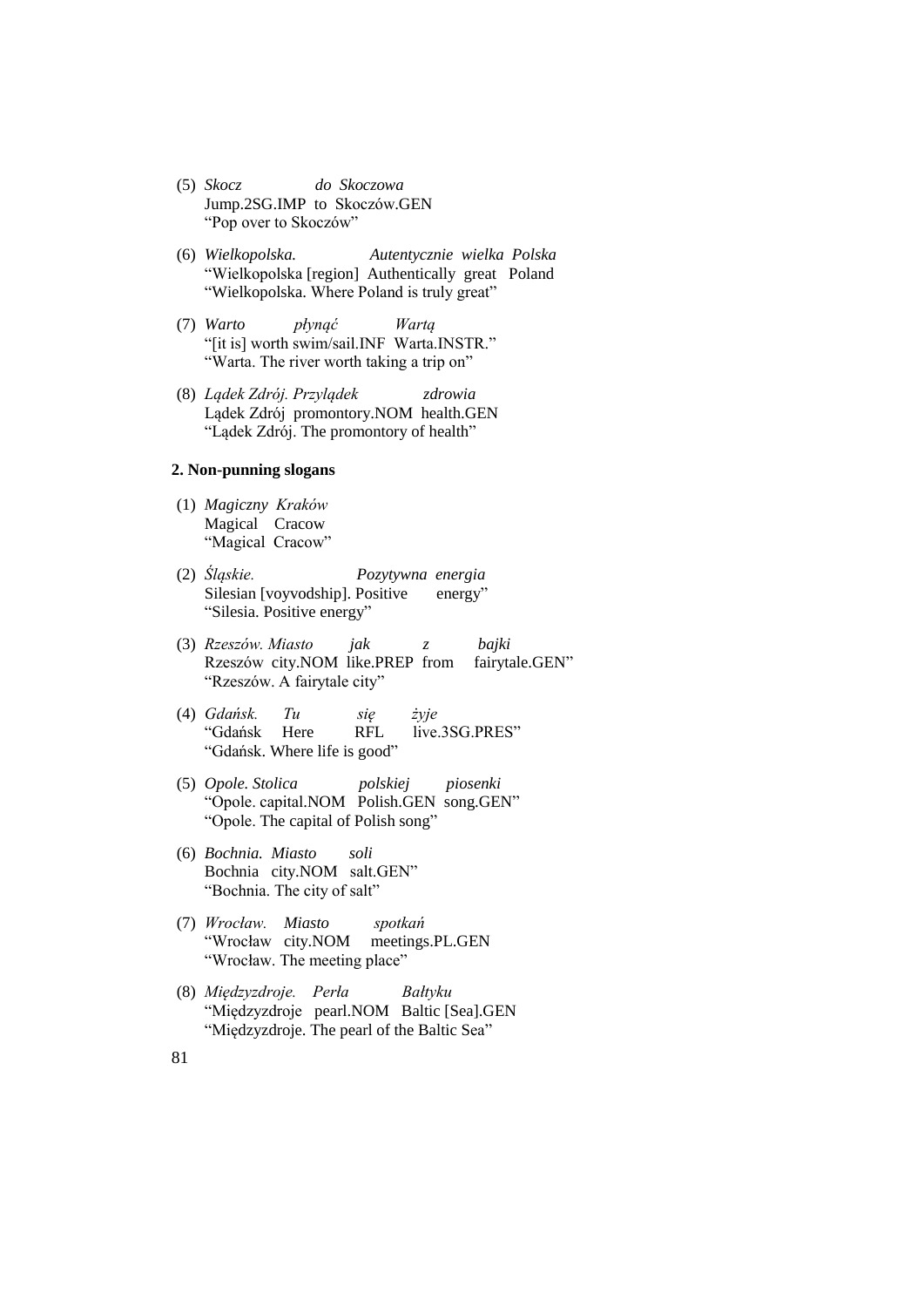#### **3. Slogans containing vertical puns:**

#### **Double-retention puns:**

- (1) (a) *Zakochaj się w Warszawie.* fall-in-love.2SG.IMP RFL in.PREP Warsaw.LOC "Fall in love with Warsaw" (b) *Zakochaj się w Warszawie.*
	- fall-in-love.2SG.IMP RFL in.PREP Warsaw.LOC "Fall in love in Warsaw"
- (2) (a) *Rybnik. Miasto z ikrą.* Rybnik city with pep.INSTR "Rybnik. A city full of pep

(b) *Rybnik. Miasto z ikrą.* †Fishpond city with roe.INSTR "Fishpond. The fish roe city. (The city's name *Rybnik*, which used to mean "fishpond, is derived from *ryba*, i.e. "fish")

#### **Single-retention puns:**

- (3) (a) *Świętokrzyskie czaruje– poleć na weekend.* Świętokrzyskie enchants.3SG.PRES fly/recommend.2SG.IMP for weekend.ACC "Świętokrzyskie Province enchants–Dash over/Recommend for the weekend" (b) *Świętokrzyskie czaruje– poleć na weekend.* Świętokrzyskie performs sorcery.3SG.PRES fly/recommend.2SG.IMP for weekend.ACC "Świętokrzyskie bewitches–Fly over/Recommend for the weekend"
- (4) (a) *Ciechocinek. Uzdrawia potężnie* Ciechocinek heal.3SG.PRES powerfully.ADV "Ciechocinek has vast healing powers"
	- (b) *Ciechocinek. Uzdrawia po tężnie* Ciechocinek heal.3SG.PRES till graduation towers.PL.ACC "Ciechocinek heals all the way to graduation towers"

#### **Garden-path puns:**

- (5) (a) *W Łodzi moja firma tonie ...* firm sink.3SG.PRES" "In Łodź my firm is going down…"
	- (b) *W Łodzi moja firma tonie ... w morzu zleceń* In Łódź/boat.LOC my firm sink.3SG.PRES in sea.LOC orders.PL.GEN" "In Łódź my firm is getting submerged in the sea of orders"
- (6) (a) *Łódź mnie zawiodła ...* Łódź me.DAT disappoint.3SG.PST "Łódź has led me down…"

82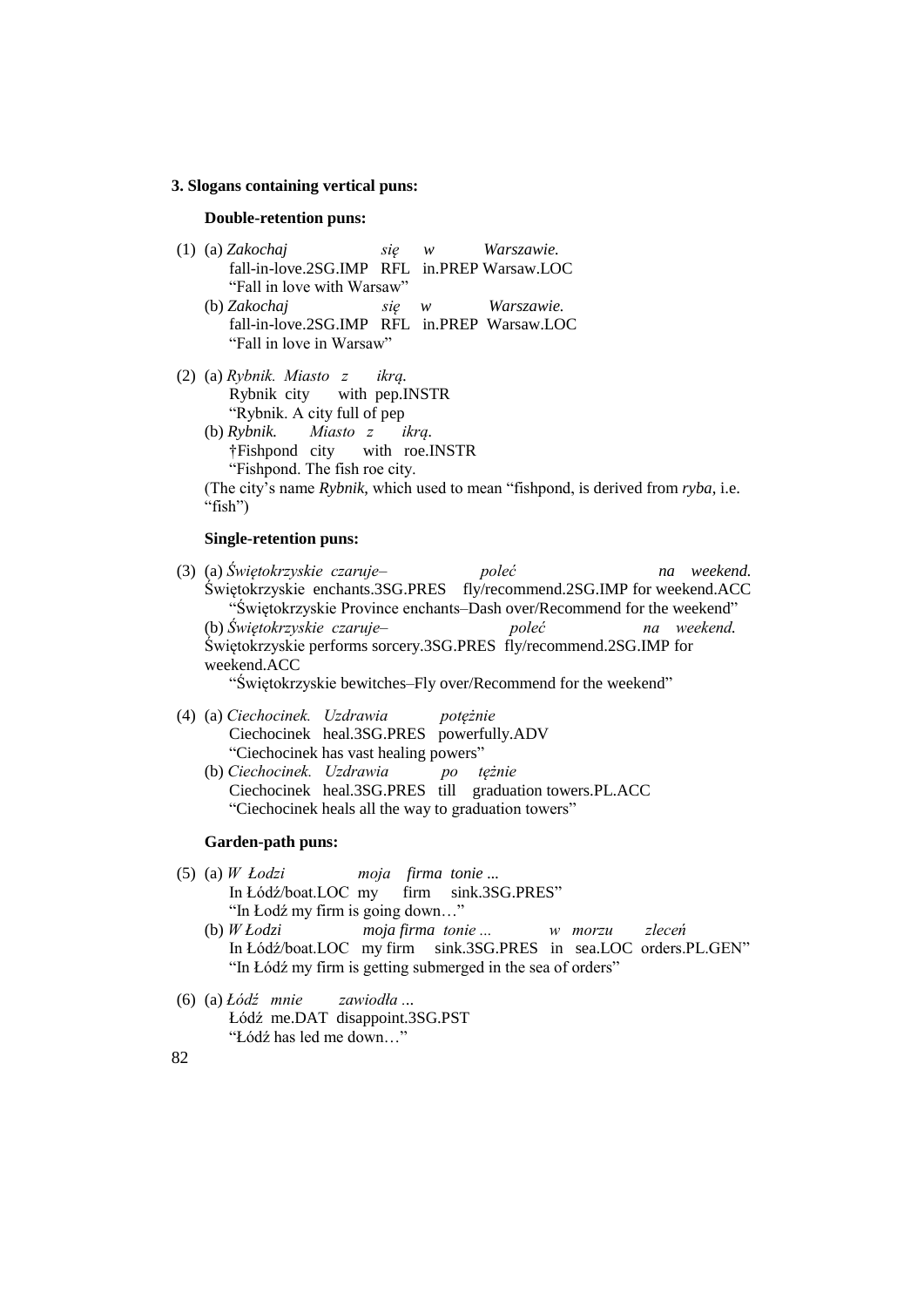(b) *Łódź mnie zawiodła... na ścieżkę kariery.* Łódź me.DAT lead.3SG.PST on path.ACC career.GEN "Łódź has set me off on a career path."

#### **Paraphonic puns:**

- (7) (a) *Żyję i pracuję po łódzku.* [prime: *łódzku*] live.1SG.PRES and work1SG.PRES the way characteristic of Łódź.ADV "I live and work the way they live and work in Łódź"
	- (b) *Żyję i pracuję po ludzku.* [target: *ludzku*] live.1SG.PRES and work1SG.PRES like a human being.ADV "My life is good and so is my job"
- (8) (a) *Jarocin free. Wolne miasto.* [prime: *free.Wolne*] Jarocin free<sub>Eng</sub> free city "Jarocin free. A free city" (b) *Jarocin frywolne miasto* [target: *frywolne*]
	- Jarocin frivolous city "Jarocin. A frivolous city"

(Jarocin was home to the biggest 'alternative' music festivals in Poland under the communist rule)

# **References:**

- Chrząścik, M. (2013). Kreowanie wizerunku jednostek terytorialnych. *Zeszyty Naukowe Uniwersytetu Przyrodniczo-Humanistycznego w Siedlcach 97*, 411–420.
- Dienhart, J. (1998). A linguistic look at riddles. *Journal of Pragmatics 31*, 95–125.
- Dugan, E. (2007 November 29). How Britain sells itself: Welcome to the land of slogans. *The Independent.* Retrieved from [http://www.independent.co.uk/news/uk/](http://www.independent.co.uk/news/uk/%20%0bthis-britain/how-britain-sells-itself-welcome-to-the-land-of-slogans-5337380.html)  [this-britain/how-britain-sells-itself-welcome-to-the-land-of-slogans-5337380.html.](http://www.independent.co.uk/news/uk/%20%0bthis-britain/how-britain-sells-itself-welcome-to-the-land-of-slogans-5337380.html) Accessed July 11, 2014.
- Dynel, M. (2010). How do puns bear relevance. In M. Kisielewska-Krysiuk, A. Piskorska & E. Wałaszewska (Eds.), *Relevance* s*tudies in Poland: Exploring translation and communication problems.* (Vol. 3, pp. 105–124). Warsaw: Warsaw University Press.
- Herzog B. (2010). 100 best small-town slogans. *GoRVing.* Retrieved from [gorving.](http://gorving.com/enewsletter/may-2010/100-best-smalltown-slogans) [com/enewsletter/may-2010/100-best-smalltown-slogans.](http://gorving.com/enewsletter/may-2010/100-best-smalltown-slogans) Accessed July 11, 2014.
- Hiebert, P. (2014, February 14). What's the point of city logos? *The New Yorker*.Retrieved from [http://www.newyorker.com/currency-tag/whats-the-point-of-city-logos. Acces](http://www.newyorker.com/currency-tag/whats-the-point-of-city-logos.%20Acces-sed%20July%2011)[sed July 11,](http://www.newyorker.com/currency-tag/whats-the-point-of-city-logos.%20Acces-sed%20July%2011) 2014.
- Mulken, M. van, Enschot-van Dijk, R. & H. Hoeken. (2005). Puns, relevance and appreciation in advertisements. *Journal of Pragmatics 37*, 707–721.
- Musterd, S. & Kovács, Z. (Eds.). (2013). *Place-making and policies for competitive cities.*  Oxford: Wiley-Blackwell.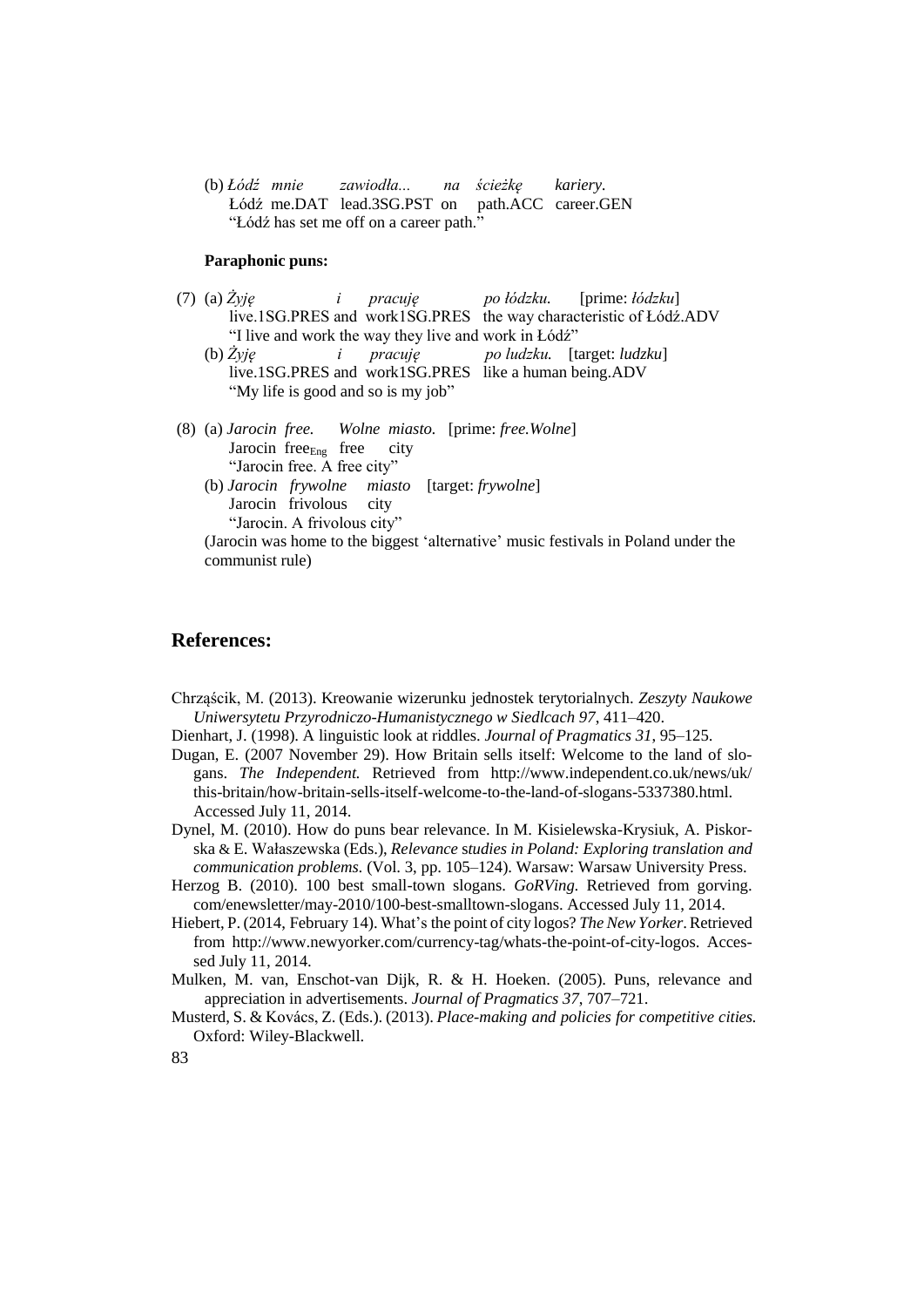- Pareja-Eastaway, M., C. Chapain & S. Mugnano. (2013). successes and failures in city branding policies. In S. Musterd & Z. Kovács, (Eds.), *Place-making and policies for competitive cities.* (Chapter 10, pp. 149-171). Oxford: John Wiley-Blackwell.
- Pollock, K. (2008). City slogans: the bad and the ugly. *Te Ara Blog.* Retrieved from http:// [blog.teara.govt.nz/2008/10/23/city-slogans-the-bad-and-the-ugly/.](http://blog.teara.govt.nz/2008/10/23/city-slogans-the-bad-and-the-ugly/) Accessed July 11, 2014.
- Ries, A. (2010). Long slogans are absolutely, positively more effective than short ones. *Advertising Age.* Retrieved from http:/[/adage.com/article/al-ries/long-slogans](http://adage.com/article/al-ries/long-slogans-absolutely-positively-effective-short/145755/)[absolutely-positively-effective-short/145755/.](http://adage.com/article/al-ries/long-slogans-absolutely-positively-effective-short/145755/) Accessed July 11, 2014.
- Solska, A. (2012a.) Relevance-theoretic comprehension procedure and processing multiple meanings in paradigmatic puns", In E. Wałaszewska & A. Piskorska (Eds.) *Relevance Theory: More than understanding* (pp. 167–182). Newcastle-upon-Tyne: Cambridge Scholars Publishing.
- Solska, A. (2012b.) The relevance-based model of context in processing puns. *Research In Language 10*(4), 387–404.
- Solska, A. (2012c.) The relevance of the juxtaposition of meanings in puns. In W. Skrzypczak, T. Fojt & S. Wacewicz (Eds.) *Exploring language through contrast*, (pp. 184–200). Newcastle-upon-Tyne: Cambridge Scholars Publishing.
- Solska, A. In print. Degrees of 'punniness'? A relevance-theoretic account of puns and pun-like utterances. In E. Wałaszewska & A. Piskorska (Eds.) *From discourse to morphemes. Applications of Relevance Theory.* Cambridge: Cambridge Scholars Publishing.
- Sperber, D. & D. Wilson. (1986/1995). *Relevance: communication and cognition*. (2nd ed). Oxford: Blackwell.
- Tanaka, K. (1992). The pun in advertising. *Lingua 87*, 91–103.
- Tanaka, K. (1994). *Advertising language: A pragmatic approach to advertisements in Britain and Japan.* London: Routledge.
- Wilson, D. & D. Sperber. (2004). Relevance Theory. In G. Ward, & L. Horn (Eds.), *Handbook of Pragmatics*. (pp. 607–632). Oxford: Blackwell.
- Wiśniewska, A*.* (2011). Kampanie reklamowe w kształtowaniu wizerunku miasta. In A. Grzegorczyk, A. Kochaniec (Eds.). *Kreowanie wizerunku miast* (pp. 86–104). Warszawa: Wyższa Szkoła Promocji.
- Yus, F. (2003). Humor and the search for relevance. *Journal of Pragmatics 35*, 1295– 1331.

#### **Sources of English slogans:**

[http://en.wikipedia.org/wiki/List\\_of\\_city\\_nicknames\\_in\\_the\\_United\\_States](http://en.wikipedia.org/wiki/List_of_city_nicknames_in_the_United_States) [http://en.wikipedia.org/wiki/List\\_of\\_city\\_nicknames\\_in\\_the\\_United\\_Kingdom](http://en.wikipedia.org/wiki/List_of_city_nicknames_in_the_United_Kingdom) <http://mentalfloss.com/article/58336/15-delightfully-quirky-town-slogans> [http://www.kiwiblog.co.nz/2012/10/the\\_10\\_worst\\_city\\_slogans.html](http://www.kiwiblog.co.nz/2012/10/the_10_worst_city_slogans.html)

<http://www.offices.net/city-slogans.htm>

[http://www.taglineguru.com/citymottoesmonikers.html](http://www.taglineguru.com/citymottosmonikers.html)

[http://www.usacitiesonline.com/mottoes.htm](http://www.usacitiesonline.com/mottos.htm)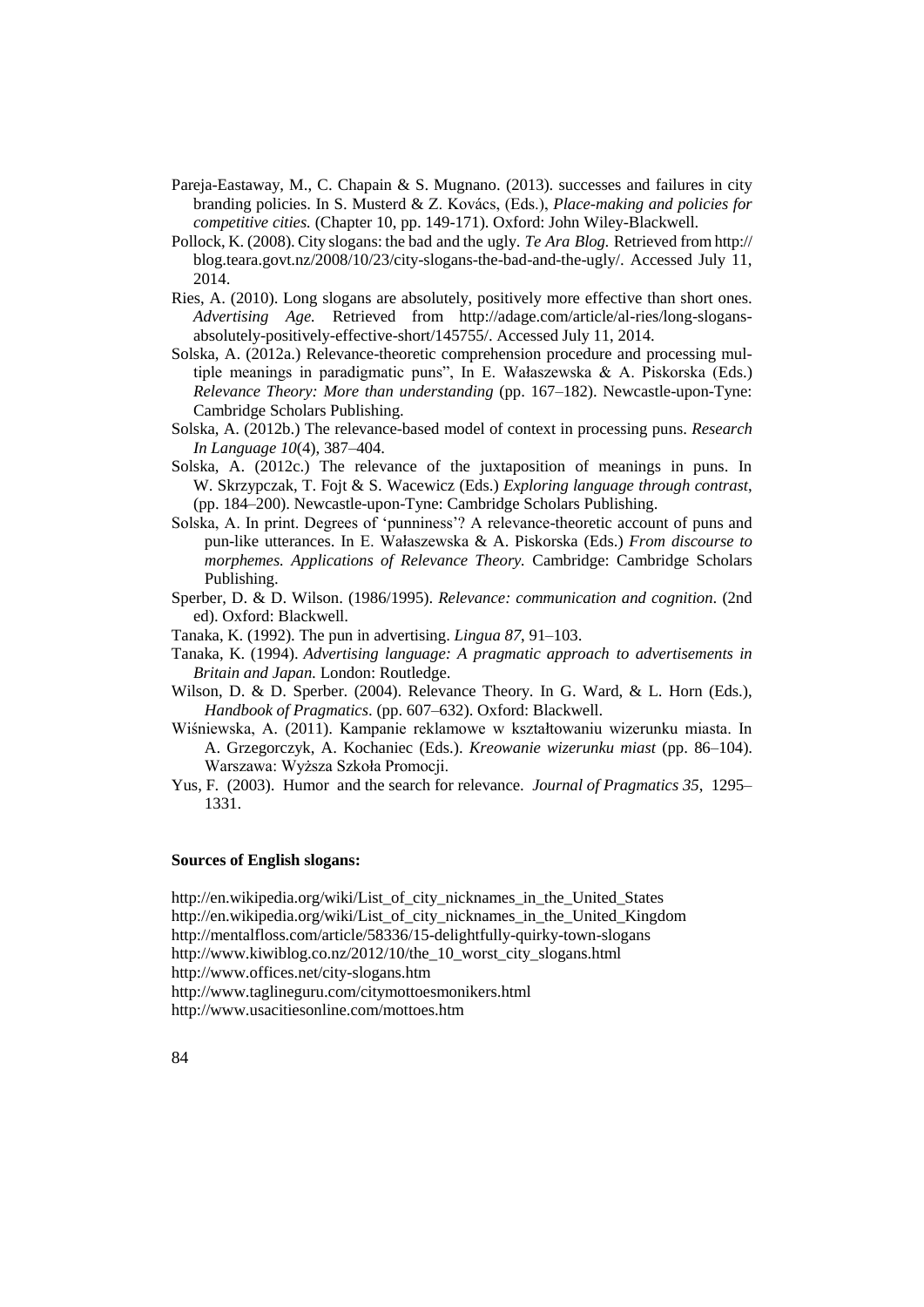#### **Sources of Polish slogans:**

Mikołajczyk A., Florek, M., Górski, J., & Jankowska, M. (2013). *Raport z badania TOP PROMOCJI polskich miast, powiatów i regionów*. Best Place–Europejski Instytut Marketingu Miejsc. Retrieved from http:// marketingmiejsc.wordpress.com/

Agnieszka Solska, and Arkadiusz Rojczyk

#### **Celowe wieloznaczności w ocenie odbiorcy: Relewancja kalamburów w sloganach reklamowych miast**

#### Streszczenie

W artykule zaprezentowano wyniki badania empirycznego przeprowadzonego na grupie 61 młodych Polaków celem zbadania, w jakim stopniu obecność lub brak celowej wieloznaczności w postaci kalambury w hasłach promujących miasta wpływa na atrakcyjność tychże haseł w świadomości odbiorcy. Uzyskane wyniki posłużyły do przetestowania przewidywań, wynikających z Teorii Relewancji Sperbera i Wilson (1986/1995), iż wykorzystujące wieloznaczność językową hasła reklamowe mogą być uznane za mniej lub bardziej atrakcyjne w zależności od stopnia, w jakim spełniają oczekiwania odbiorcy odnośnie ich relewancji. Badanie potwierdziło, iż takie czynniki jak wysiłek poznawczy włożony przez odbiorcę w interpretację hasła oraz ilość i jakość uzyskanych przez odbiorcę efektów poznawczych znacząco wpływają na ocenę atrakcyjności poszczególnych haseł. Uzyskane wyniki potwierdziły także skuteczność wypracowanego przez Sperbera i Wilson modelu rozumienia języka do przewidywania zjawisk związanych z interpretowaniem wieloznaczności.

Agnieszka Solska, and Arkadiusz Rojczyk

Absichtliche Mehrdeutigkeit in der Beurteilung eines Rezipienten: Die Relevanz der Schprachspiele in Werbeslogans von Städten

#### Zusammenfassung

Der Beitrag präsentiert Ergebnisse der 61 jungen Polen durchgeführten empirischen Un-tersuchung. Diese sollte engrünten, inwieweit die absichtliche Mehrdeutigkeit in Form eines Schprachspiels in den einige bewerbenden Slogans die Attraktivität der Slogans im Bewusstsein des Rezipienten beeinflusst. Die Ergebnisse ermöglichten, die aus der Relevanztheorie von von Sperber und Wilson (1986/1995) ppp tische ppp we Studie polnischen con-geleitet beteiligt zu etablieren, inwieweit das Vorhandensein oder Fehlen eines pun in einer Stadt Werbeslogan beeinflusst